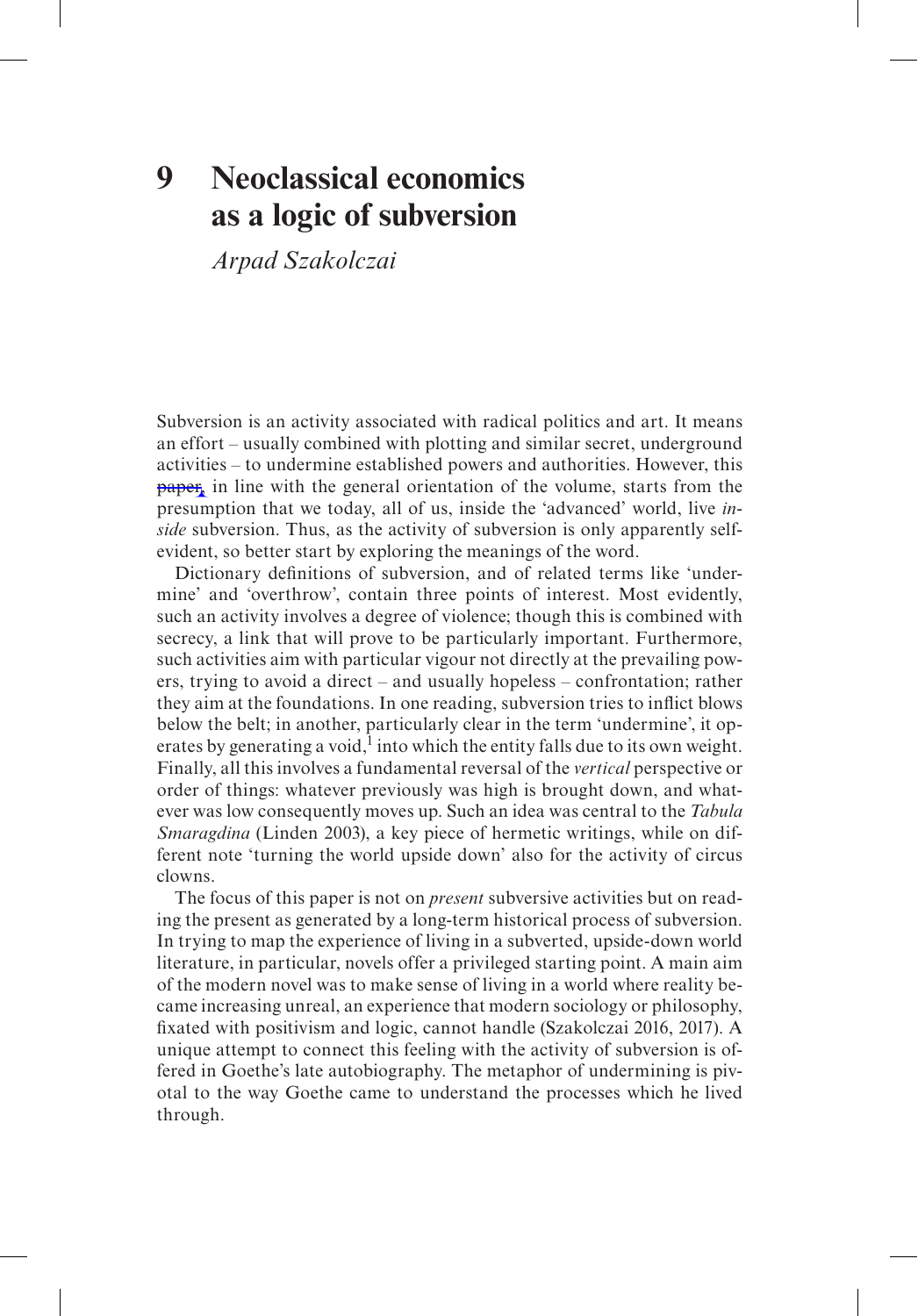# **Undermining in Goethe and Dostoevsky**

The term appears at a crucial place of *Poetry and Truth*. It is deployed to stunning effect: Goethe claims that shortly after he finished university and started to work in the legal profession, he came to the realisation that 'civil society' had been 'undermined by a frightful labyrinth' (Goethe 2015: 931), visible in the destruction of entire families around him. But how could a society be 'undermined'? And what perpetrates such an activity? A second use of the word offers some clarification: it was the 'youth' as such that 'undermined' (*untergraben*) itself, with its unhappiness and self-hatred, leading to ever more excessive, unsustainable and unacceptable demands, due to its unsatisfiable passions and imagined sufferings (943). The third occasion offers a different logic: chandlers (955).

A triple diagnosis is not accidental or isolated but a main structuring device in some of the most important sections of the work (Books XI–XIII), dealing with Goethe's formative experiences from his late teens into his early twenties, background to his first works, especially *Werther*, with which he skyrocketed to eternal fame. It includes the three times he discusses Voltaire, Lessing and the 'spirit of times' under his youth, as embodied and expressed in his generation, where Goethe tries to capture the underlying mood just before the French Revolution.

The term rhymes with underground activities, in particular the digging of tunnels under the ground, or mining. Strikingly, the main character of the first volume of *Wilhelm Meister*, Jarno, who in the second volume would use the name Montan (derivative of 'mountain'), is obsessed with mining. Even further, the quasi-Masonic secret society of which he is a key member, the 'Society of the Tower', is working 'underground', while the term 'labyrinth' is emphatically used to characterise their activities and appearance (see Citati 1990: 115). The model for this was possibly a jocose association set up by colleagues of Goethe in Wetzlar, where the stages of initiation were organised according to degrees of transitionality; thus, the first was called 'transition', the second 'transition to transition', while the fourth 'transition to transition of the transition to transition [*des Übergang Übergangs zu des Übergangs Übergang*]' (Goethe 2015: 851); or permanent transitoriness raised on the third power.

The evocative force of the metaphor goes even further. 'Undermining' generates void, or emptiness, thus causing the entity 'undermined' to collapse or fold by its own weight. It is thus a way to destroy, decompose, dismantle and take apart, through the void; something that captures the core of the work of Newton, arch-enemy for Goethe, who supposedly not only discovered the absolute void but made it into the 'background' of his 'natural philosophy' (Horvath 2013). Even more, the void is explicitly associated in the *Wilhelm Meister* with theatre, while in *Poetry and Truth* both with a main 'underminer', Lessing.<sup>2</sup>

The model for such undermining activities was Voltaire (Goethe 2015: 772–778) – in particular through his attacks on the family, the institution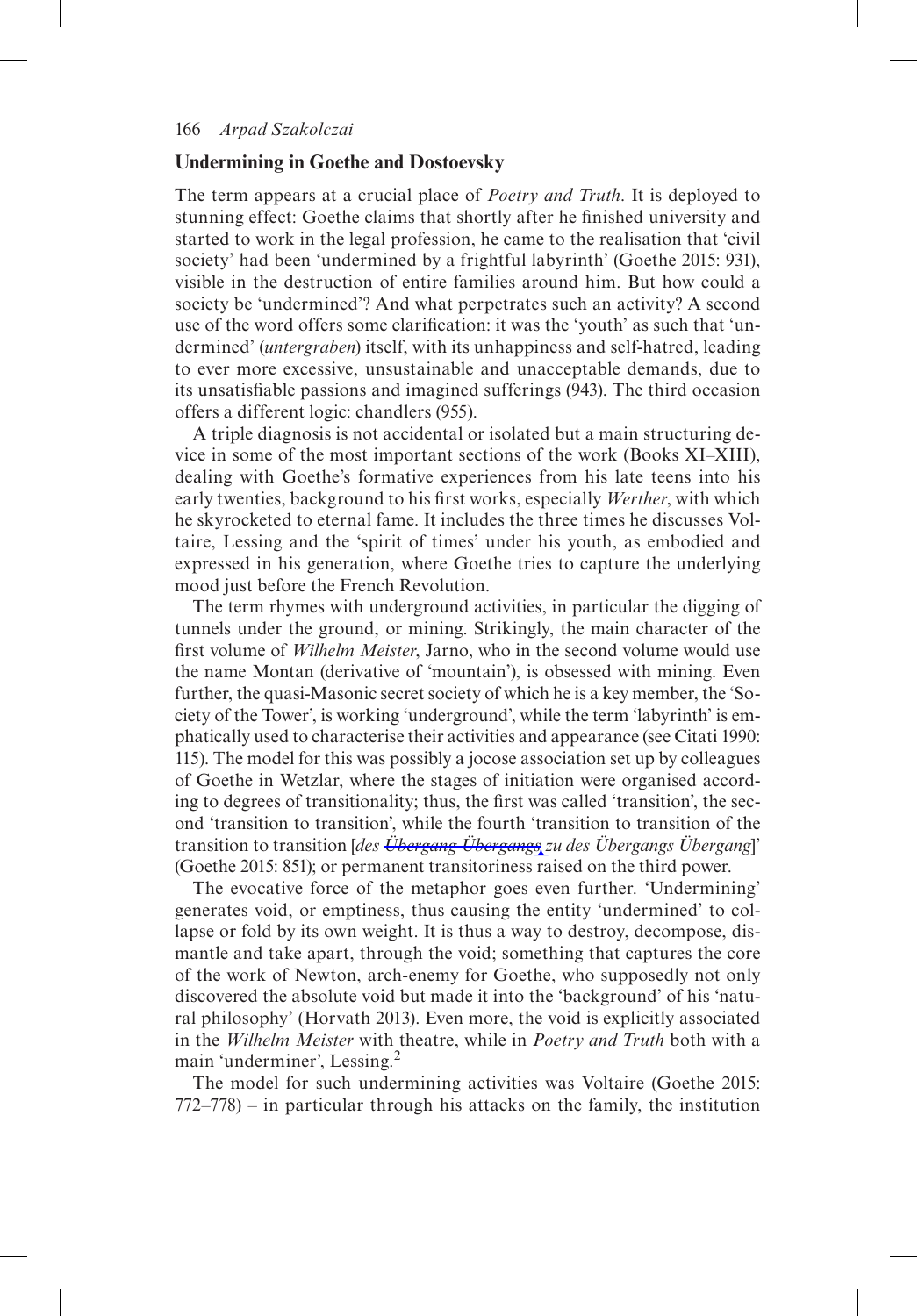#### *Neoclassical economics and subversion* 167

which should rather be the positive centre of public life; and also through his campaign against respectable figures in high positions, using the press, under the hypocritical mask of searching for the truth. This resulted in the grave error of making the public believe that it itself is the real judge – a true absurdity. The nefarious influence of Voltaire extends to his continuous mocking and ridiculing whatever was held sacred – Goethe intimates that while reading Voltaire's *Saul* he even had the desire to strangle him (815) – and became effective when combined with the similar activities of Rousseau and Diderot, argues Goethe, preparing a general nausea and repugnance from society, where 'everything existing seemed to perish' (778). As a result, in the legal profession a particularly unhealthy, cynical and sophistic mood became dominant, hurting Goethe's sense of beauty and dignity, making 'the worse effect on a young man who always strives for the good' (860–861) and undermining respect for the law. It was in the context of such nausea of life (*Ekel vor dem Leben*), rooted in a failure of participation (922–924); suggested to the youth by a combination of English poetry, Enlightenment thinking and German theatre; and out of which *Werther* emerged, that the term 'undermining' was presented and discussed.

The key distancing from Lessing concerns his previous impact – the propagation of the theatre of Shakespeare. Once Goethe recognised the deleterious impact of the Enlightenment, he understood where Lessing is coming from and what was wrong with the reading of Shakespeare he offered. He perceived that his contemporaries attributed a disproportionate attention in Shakespeare's plays to clowns and the absurd, and that such erroneous perception could only become so widespread because it was given a first signal by Lessing, who at that time enjoyed unlimited respect (790–2). Even worse, Goethe held Lessing responsible for the bad state of German theatre, literally accusing him of corrupting German public morals, and in a very specific way. The German, says Goethe, is by nature benevolent, but comedy only generates gloating (*schadenfreude*) and incites disrespect for the upper classes, where in Germany Lessing played a pioneering role with his *Emilia Galotti* and its presumed 'unmasking' of the higher circles (910–1). The play perfectly chimed with the 'spirit of the times' (a grave error for Goethe), introducing the new fashion that intriguers must be aristocrats, while the greatest rascals had to be judges or other members of the judiciary.<sup>3</sup>

The metaphor of undermining was not limited to Goethe. A few decades later it also plays a central role in Dostoevsky, according to the chapter devoted to him in the magisterial overview of 19th-century novels by Pietro Citati, *Absolute Evil*. According to Citati, in the midst of working on *Demons*, a sudden illumination came to Dostoevsky, causing him to mutate the project and introduce a new hero, Stavrogin, figure of 'absolute evil', beyond the previous protagonist, Piotr Verhovensky, modelled on Nechaev. This was an illumination which made him realise that the presence of evil was much more extensive than he previously imagined: he had to start from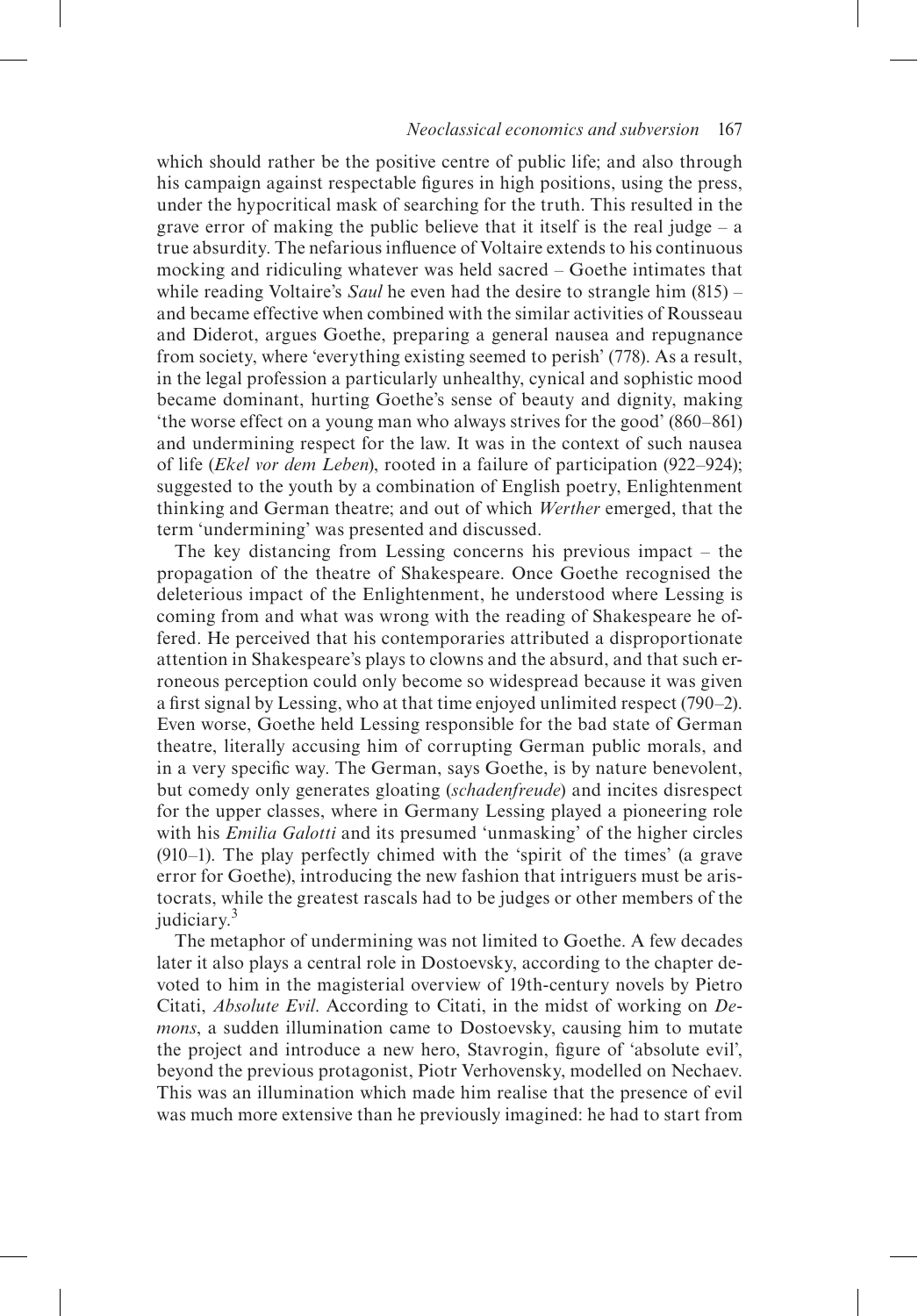a much greater distance as the entire Russian society was 'undermined' (*minato*, see Citati 2000: 322–325).

Given that destruction is thus achieved by the generation of void – nothingness, nil, *nulla* or *nihil* – it is of considerable interest that the two path-breakers of the idea of nihilism before Nietzsche were Jacobi, an old friend of Goethe, and Turgenev (especially in *Fathers and Sons*), a model figure for a character in Dostoevsky's *Demons*. They jointly represent the German and Russian sources of Nietzsche's diagnosis of nihilism, as if forecasting the two greatest nihilistic regimes of the 20th century, Nazi Germany and Bolshevik Russia.

Such a literal, both literary and historical, focus on words associated with subversion, in particular undermining, helps to overcome the frequent association of subversion with explicit, direct, often even violent attacks on concrete centres of power, moving towards secrecy. In addition, in this paper a further direction will be taken: the instrumentalisation of liminal situations by *fixation*. The idea that the trickster is also a 'fixer' was introduced by Ricketts (1965), and is used extensively in the literature (see e.g. Pelton 1980: 16; Bright 1993: 149–150); however, its exact meaning is never properly specified. One crucial hint is given by Ricketts, indicating that he closely follows Radin: the 'trickster-fixer' is shorthand for the 'trickster-transformerculture hero' (Ricketts 1965: 327; about this, see Radin 1972: 160); thus in this 'fixing' transformation comes into play.

The conceptual history of the term, as evident in the *Online Etymological Dictionary*, is quite intriguing. While 'fixity' is about solidity itself, over the centuries the word gained a new shade of meaning, through 'repair', towards 'tampering with', thus implying a mode of trickery. The chapter, however, will suggest taking the 'trickster fixer' in a literal sense: the trickster is someone who can actually fixate someone, even entire cultures, permanently in a liminal situation. This has a crucial corollary concerning 'subversion'. The strategy of the 'trickster fixer' could be considered as the zero cost/zero risk alternative to active subversion: instead of taking up the risk of explicitly opposing holders of power, one can simply use the occasion of people being caught in a liminal situation by finding arguments through which they can be kept there – even convincing them that this is in their best interest. This also corresponds well to the idea of the trickster being an 'occasionist', advanced by Horvath (2009, 2013: 58, 133–134, 162, fn.27).

The idea of making use of the temporary difficulties of people, for example, in order to make money out of their plight (about such a mercenary mentality, see Chapters 1 and 8), is not new. Most medieval and early modern food riots were due to such attempts by speculators in periods of draught or other natural or political disaster; a central issue also for the French Revolution. What is new in this respect in our times is that, due to the constitutional inability of rationalist thought to deal with situationality, a consequence of its universalism, cases such as 'vulture capitalism' or 'ambulance chasing attorneys' are considered perfectly legitimate ways of making money, in line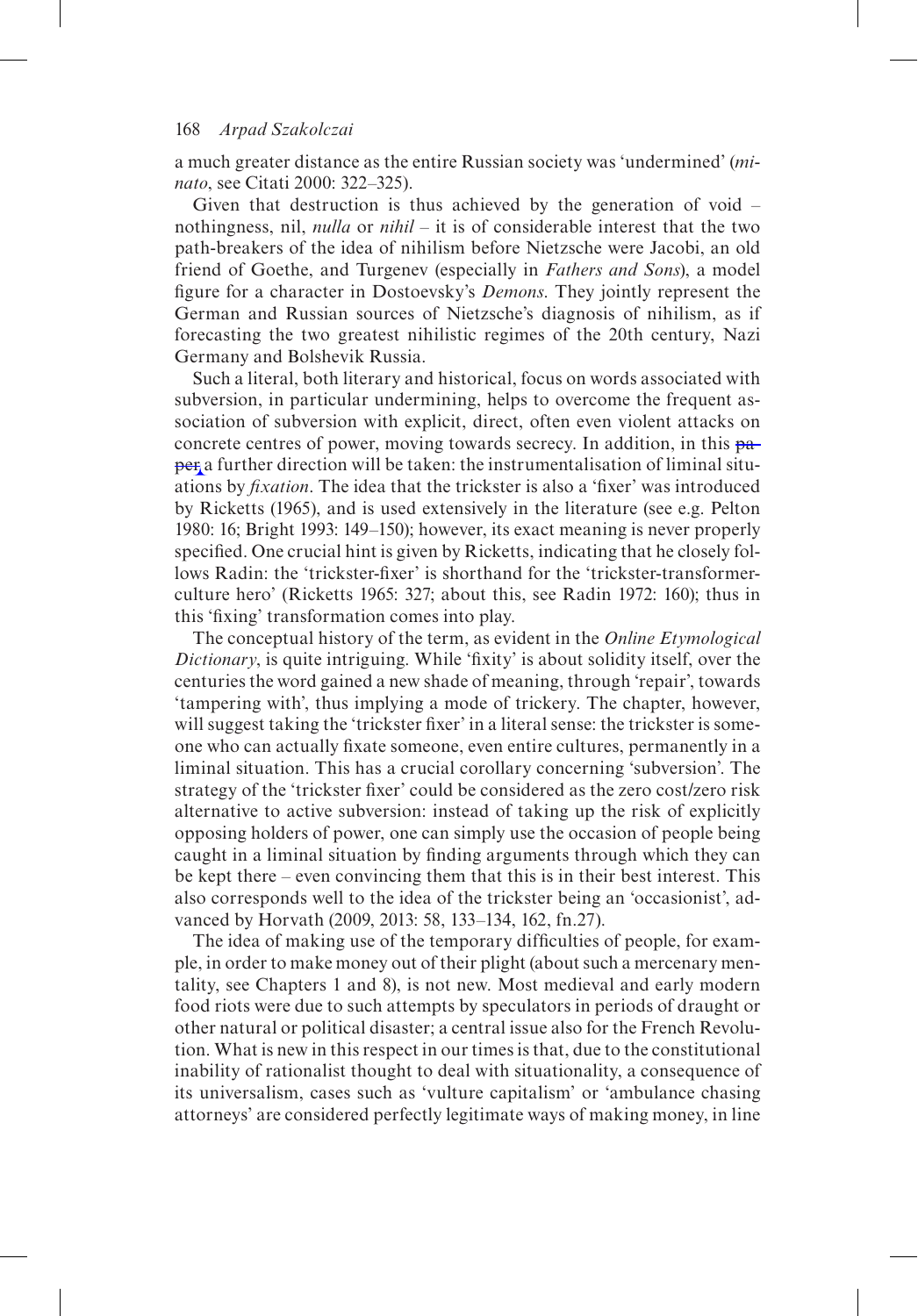## *Neoclassical economics and subversion* 169

with the absolute freedom of buying and selling. However, the point of this chapter is quite different. Here, the key argument is that, way beyond such extreme cases, contemporary politics and economics is now systematically based on fixing people in certain positions and identities that otherwise are related to temporary situations and activities. Such identities prominently include the 'victim' and the 'consumer' or rather 'customer'. In both cases, politics and economics supposedly serve such people and are performed in their name and interests, often even through their willing participation. Yet our claim is that both imply a certain 'fixing' of identity, a permanent fixating in a temporary position, and that it is such fixing which plays a key role in all of us now living *under* subversion.

This chapter will focus exclusively on the second case, the figure of the customer<sup>4</sup>

# **In the name of the 'customer'**

Of course, in the contemporary world everyone spends a fair amount of time shopping or buying. We live in an exchange economy, so in order to procure the most basic things necessary for living we need to buy them. However, this was by no means always the case. The shift from a 'world' in which very little time and energy was spent on buying to our contemporary times was never much reflected upon, only considered as a kind of 'natural' change, a progress and development for the better. This should be revisited, and the identity or the 'subject position' of the 'customer' offers a good way to do so.

#### *Preliminary remarks: culture and language*

In this section only a few examples will be given to illustrate the case; a proper study would require at least a chapter on its own. To begin with, while we consider classical Athens as direct predecessor of our democracy, the ideas of classical philosophy, even of the Athenian constitution, e.g. concerning exchange, and money in particular, are quite different from ours. Thus, the three central values of Greek democracy, discussed among others by Isocrates and Polybius, were freedom, autonomy and autarchy. While even the exact meaning of freedom, and especially autonomy, differed then from the way we interpret these terms (thus, 'autonomy' did not refer to the individual, rather to the city-state, it being free to set up its own laws, close to what today is called 'sovereignty'), 'autarchy' meant something completely deprived of value for us: the idea to be economically self-sufficient, both concerning households and the entire community. Exchange was limited to the surplus, and was thus generally frowned upon.

A similar consideration concerning the very activity of shopping transpires through Hungarian language. In Hungarian, the standard word used for 'customer' or 'shopper' is *vásárló*, which literally refers to somebody attending a fair (*vásár*). While the conceptual history of terms related to 'fairs'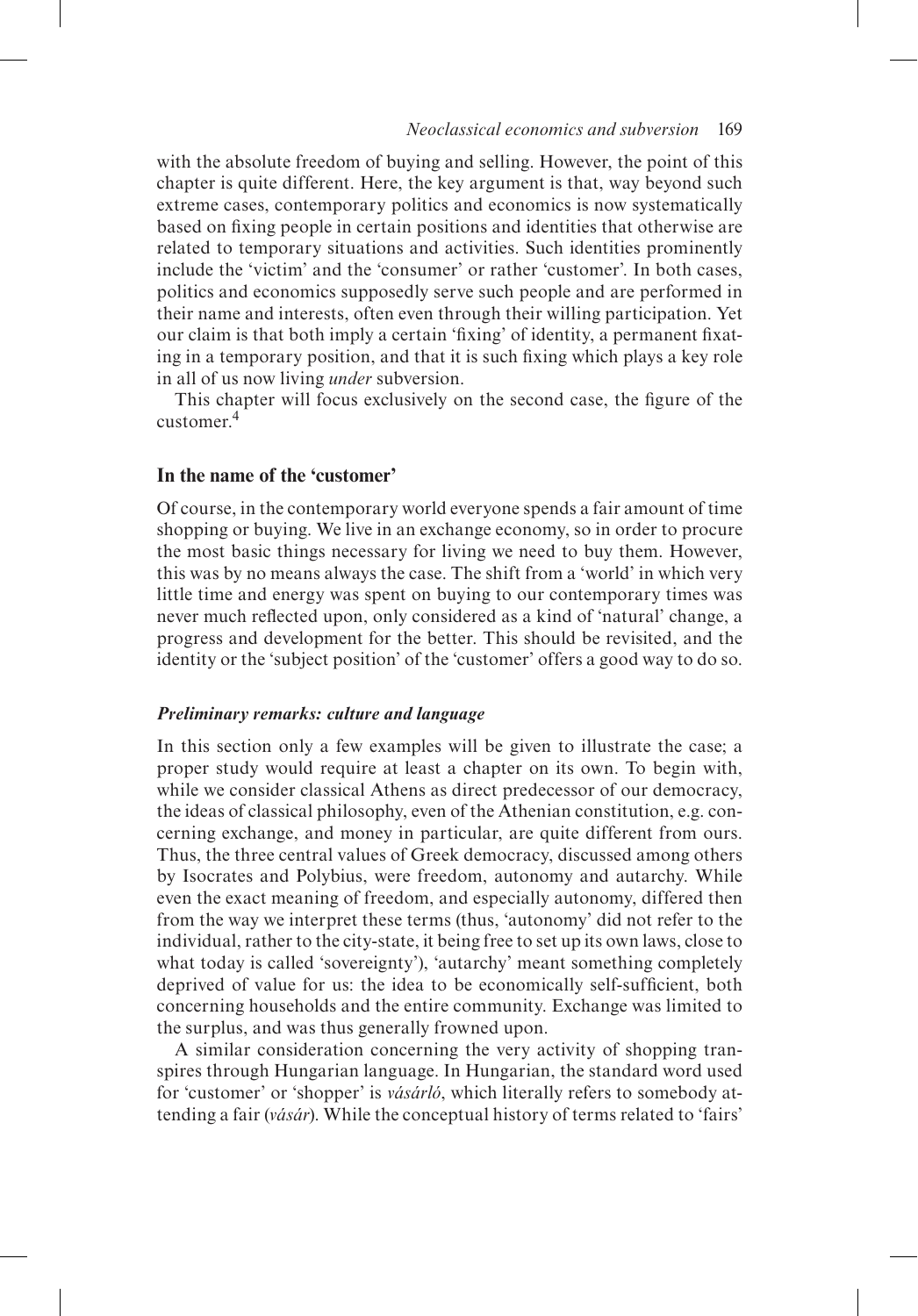and 'markets' is quite delicate, in all European languages, there can be no doubt that this term referred to the attendance of a rare temporary event, and by no means constituted an 'identity'.

The third point is concerned with the confusion related to contemporary English terminology. The term 'customer' has a very broad meaning, basically denoting the clients of any commercial venue. However, originally the term meant 'customs official', and even with Shakespeare it also carried the meaning of 'prostitute' (*Othello* IV.i.117), in either case a very peculiar identity, one not associated with 'common folk' as it is most self-evidently today. Even more, the use of even such basic economic terms is confusing. While it is clear enough that a 'customer' is supposed to buy, and a 'consumer' uses products, the problem is not that most often (at least in daily life) the two coincide but that in highly charged ideological terms, like 'consumer sovereignty', what is really meant is 'costumer sovereignty'. The transition between such delicate differences, and acts, is brushed aside in conventional economic theory as irrelevant word-mongering. However, one can rather argue that they are part of the way in which the identity-fixing characteristic of economic theory and practice is systematically hidden.

# **Trickster fixating**

The logic of trickster fixating follows a prescribed sequence of steps. In the terminology of Agnes Horvath (2019), they can be considered as elements of a linear transformation process. Just as in linear algebra a configuration in a space can be transposed, through a matrix, into another, different one, here human beings are guided, through a series of steps, into a different kind of world. This can also be described as an 'Alice-in-Wonderland-kindexperience', and this may not be surprising, given that Lewis Carroll was a mathematician.

# *Step 1: misreading a liminal situation as reality*

The success of the transformation, especially its hiding, requires that in the first step the trickster must be as close to reality as possible; must act inside and in the name of reality. This is rendered possible by the fact, as Foucault (1982) and especially Weber (1978) were keenly aware, that the real world, or any human society or community, even any concrete, individual human being, can be in two different modes: in an ordinary, normal, accepted, takenfor-granted state; in an out-of-ordinary (*außeralltägliche*) situation; in a state of emergency; or, in classical terminology, in *cosmos* or *chaos*. Concerning the former, the well-ordered world, or *cosmos*, is a *given*: it is simply there, it exists, is even beautiful, for the Greeks (this is why *cosmos* is the etymological source of the term 'cosmetic'); it can be taken as a gift. As for the latter, a good illustration is offered by illness: if somebody is ill, one certainly keeps existing; illness is very much real (*if* it is real), but an ill person, as it is often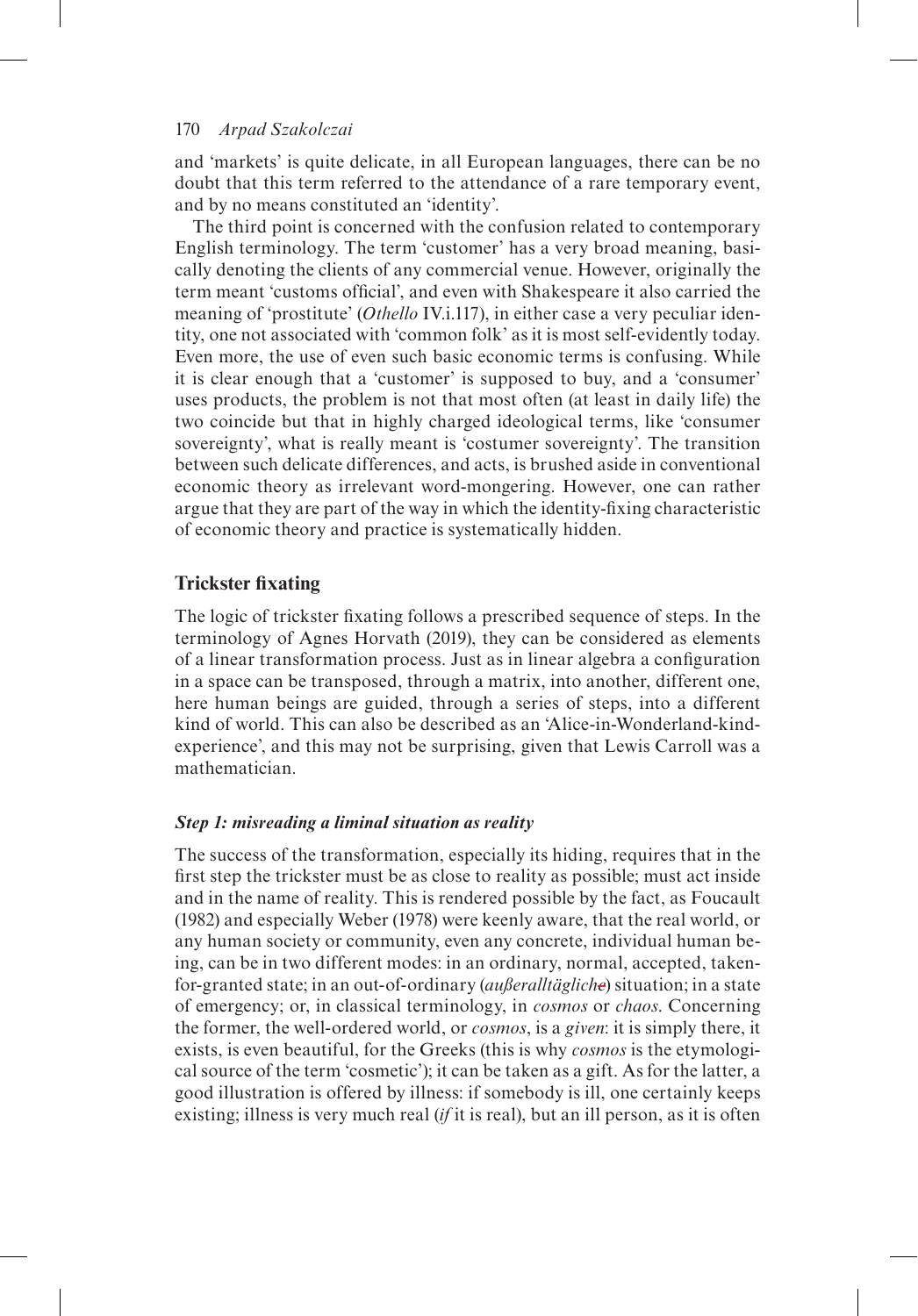said, is not really himself or herself. All this can also be expressed in the language of liminality as illness, among many others, is a liminal condition.

Here we arrive at the first stage of the trick: the trickster starts not by denying reality, building castles of sand or evoking wishful thinking but by taking the liminal situation as a real, given reality, insisting that we must face real life and accept a liminal, thus in a 'technical' sense unreal as transitional, reality as *the* starting point.

## *Step 2: fixating in the liminal present*

The second step in the trickster revaluation of values is hardly distinct from the first. It indeed *should* be so as otherwise it would be better noticed and more objected. The key point is to render the ending of liminality, the return to the normal, ordinary state of affairs, impossible. The first stage was interpretive, suggesting that the current, liminal, unreal state of affairs was simply the real reality. The second step is the corollary: if this *is* reality, why would anybody consider a return to something else? Thus, without exerting any explicit pressure, people become induced to stay in a situation that was accepted only as being something temporary.<sup>5</sup>

## *Step 3: hiding the past*

Still, while this can go on for a time, as a transitory situation is clearly 'real' in a way, after a time people are bound to wonder about a return to normality. The mind, as it was recognised by Tarde, Girard or Gell (or by Pascal, Kierkegaard or Nietzsche), is not simply a source of 'rationality' as Kantian anthropological constant; rather it is a delicate organism that can easily be misled, especially by images, by image-magic or image-power. Thus, trickster machinations always primarily target the mind. The issue at stake is to alter memory, or the images, one has about the past through current sensations, and also bombarding with images. Current sensations are evidently stronger than memory: if we behold an object in sight, we gain a better image than when we try to recollect it. While memory is fundamental for identity, the trickster can actually alter this through images, fiddling with our sense of reality, thus 'constructing' an identity. By means of flooding our senses with sensations and images, saturating our mind, the past becomes obliterated. The stealing of reality is always preceded by stealing the past.

## *Step 4: revalorising the future by prioritising it*

The fixing into the present, away from the past, is accompanied by a similar operation concerning the future. No matter how overwhelming the impressions gained in the present moment are, the temporal direction cannot be fully eliminated from the human mind. This is taken care of by not only fixating people in the confusing present but offering excessive promises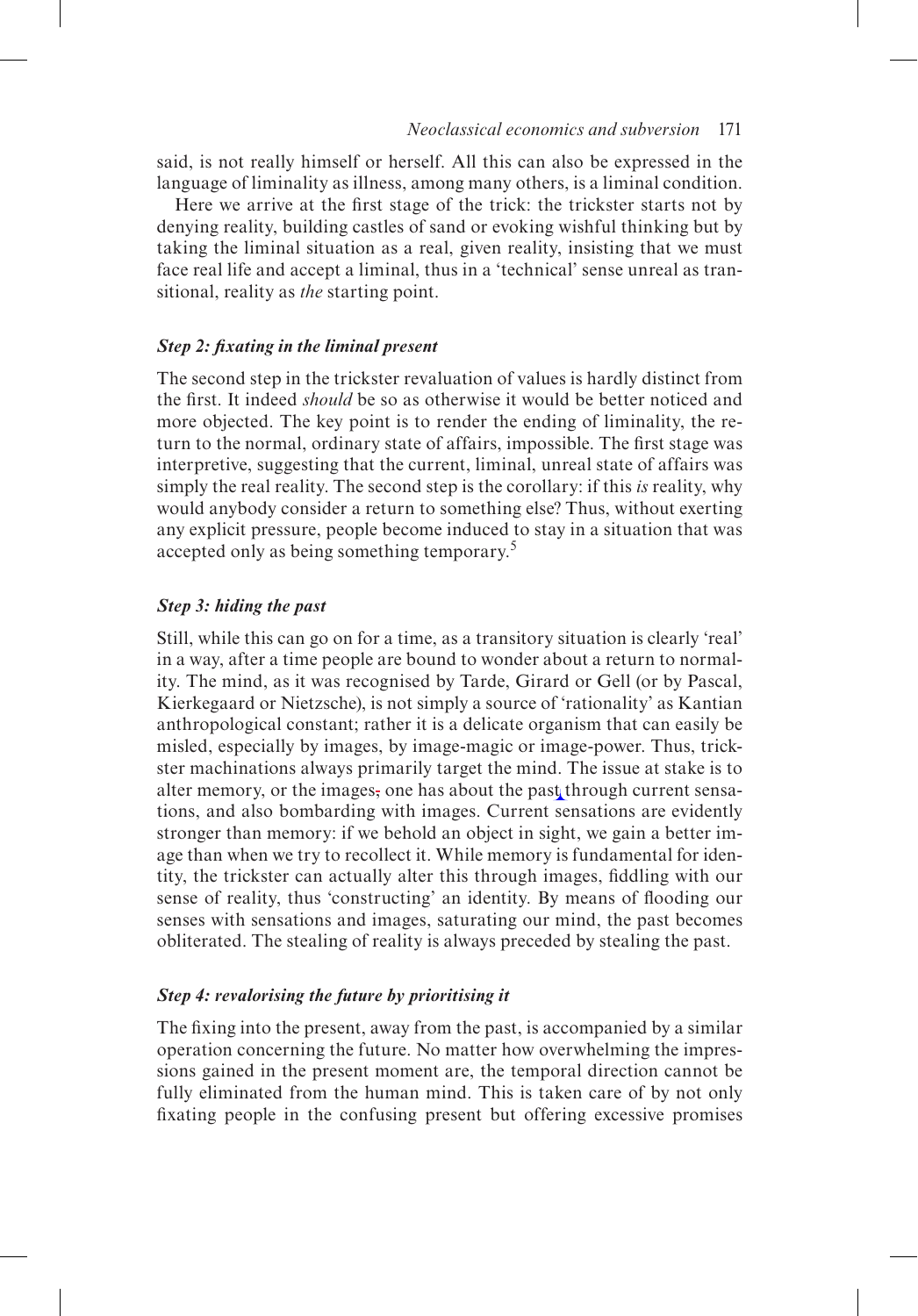concerning the future. Our trickster, with disarming honesty, gladly agrees that the contemporary situation is far from being perfect but then argues, through a proper combination of carrots and sticks, that in the future all such shortcomings will be alleviated, and that we only need to trust him. And once he gets a little finger inside the door, he never can be gotten rid of as pulling out would imply acknowledging our increasingly growing losses.

A combination of such attitudes with respect to past, present and future is present in the rhetoric of revolution and evolution. We live *inside* the revolution, where everything is changing and in an exciting way, so we just need to abandon ourselves to the 'flow'. In addition, we are told that doing so is right and guaranteed by the theory of evolution and the idea of progress, which imply that it is in the nature of things that life is always getting better.

# *Step 5: revalorising the past by seriously downgrading it*

Given that memories might always come back, the trickster – apart from focussing on the present by overvaluing it and considering it an exclusive good – also, surreptitiously, returns to the past, though only to emphasise how bad it was. Thus, over time, there is a shift from simply ignoring the past to explicitly considering it as obsolete, bypassed, worthless. But in the next stage of linear transformation new attention is focussed on the past – not in the sense of finally discovering it, refreshing genuine memories but by focussing on selected events that factually demonstrate how bad that was. This selective attention has two main points, all focussing on the same kind of events: wars, crises, genocides, mass murders, famines, all kinds of catastrophes, demonstrating on the one hand *really* how bad the past was, full of suffering, deprivation, oppression, horror; on the other, such past events are used to generate support for our current rulers, showing how much they were instrumental in leading us out of the nightmare that was *the* past. Any effort to correct this view by claiming that this was not all that was happening in 'the' past, and that at any rate our past extends not to a few decades but many thousands years, is brushed aside by two 'ace-of-trumps' arguments, supposedly silencing any dissent: first, we *know* that the past has no real values as it goes against the theory of evolutionary progress, and second, such dissent represents a disrespect for suffering victims. These arguments together offer a waterproof, airtight closing off of the past.

## *Step 6: revalorising the future by downgrading it*

Once the *real* past is safely stolen, the stunning feat of stealing even the future can be accomplished. The bright promises are never actually denied or refuted; they remain hanging somewhere there, but the troubles of the present with the recurrent new crises – outcomes of crisis-mongering – imply that full attention and effort is required just to stay above water. We live in a world of cutthroat competition<sup>6</sup> where nothing can be taken for granted;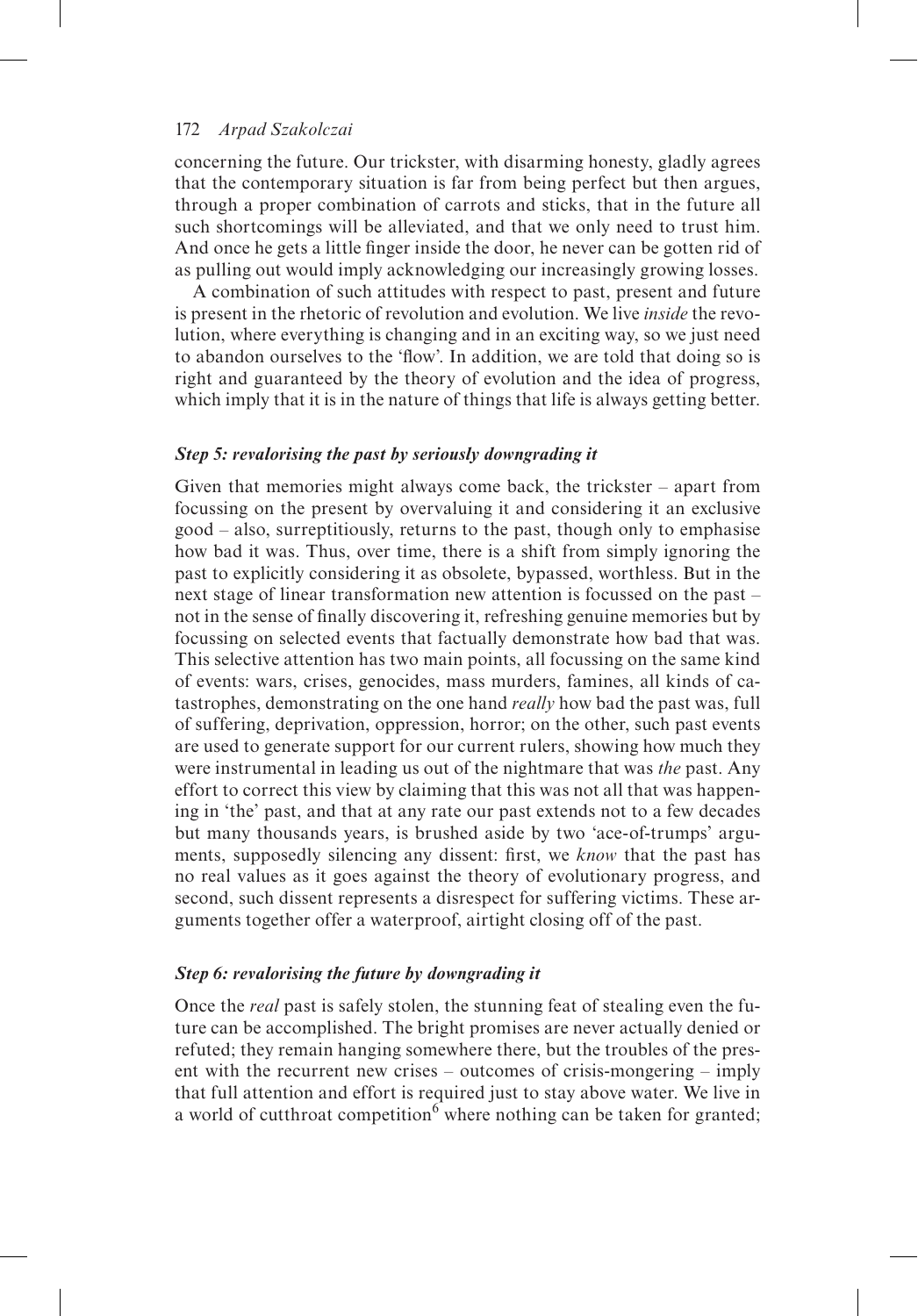if someone has no job, one must search for one; if one has a job, it is not guaranteed that it will last, as technological developments – supposedly self-generating and self-sustaining – cannot be stopped, and at any rate we have already agreed that *this* is where real progress lies. This is where we are right now, with generations being over-educated without having the minimal chance of a meaningful and related work in sight.

# **Modalities of subversion: alchemic technology, public arena, fairground economy**

In line with these considerations, the experience of living under subversion, in an unreal reality, can be expressed in three modalities of permanent liminality, each capturing a highest possible state of subversion: contemporary modernity as permanent war, permanent revolution and permanent fair. The first idea was suggested by Patočka (1976/7), following the philosophy of Heidegger. The second is best associated with Trotsky but was proposed programmatically as early as 1815 by the liberal economists Charles Comte and Charles Dunoyer (Voegelin 1999: 216–219). This chapter, based on previous works, proposes a third idea: we do not live in a 'market economy' but a permanent fair.

The liminal moments most connected with technological developments and the subsequent entrapment in technology are wars. It is well known that some of the most important technological innovations of the past century, like radar, computers, ATMs (any time machines) or jet engines, were due to the Second World War, though the connection has never been properly reflected upon as that would have come to challenge our idolisation of technology. Similarly, major shifts in the role of the public sphere can be connected to revolutions, where the causality is even more delicate, with revolutionary championing of the public sphere being as much a source as a consequence of revolutions. Of course, wars and revolutions historically have been connected, but the same is true for technology and the public sphere: one only has to consider the invention of the press, or of the internet, both at the same time being technological and altering the nature of the 'public sphere'.

The liminal situation most associated with the rise of the modern economy is not the market but the fair. While the two are closely connected, distinctions being time and again blurred, a basic line of separation is clear enough.

# *Fairs vs. markets: on the origins of the stock market*

At a first level, the distinction between fairs and markets is straightforward. If markets are places where buyers and sellers meet to exchange goods, then a fair is a special type of periodic market. Markets take place frequently, usually weekly, while fairs are much less frequent, often being annual (see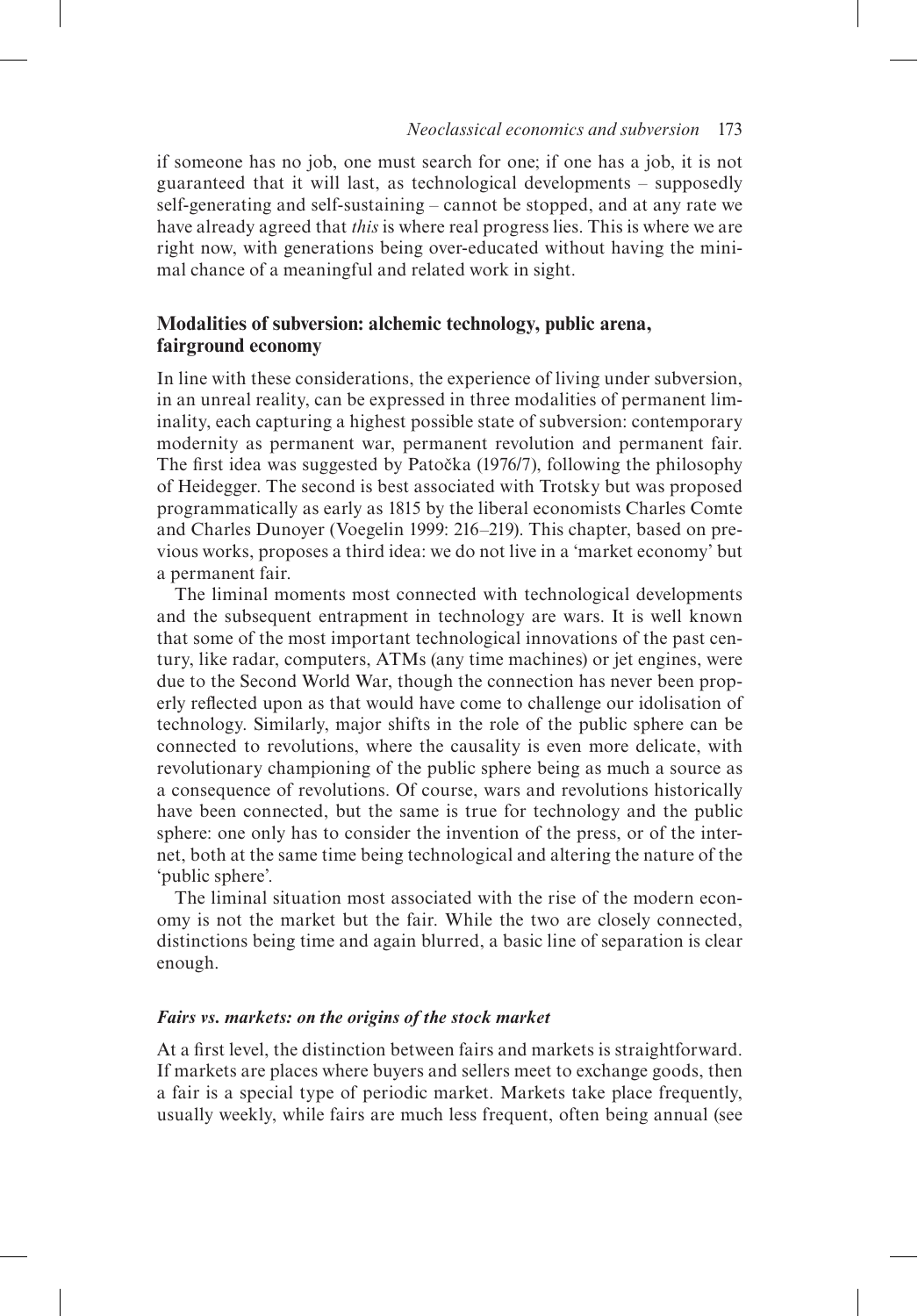German word *Jahrmarkt*). Their duration is also different: a market lasts at most for a day, while fairs extend to a longer period. Finally, fairs also more closely follow the cycle of seasons, taking place either in early or late summer, thus underlining their liminal character. This, however, can be modified if they coincide with other seasonal festivities, like carnivals.

In terms of space, the distinction is less clear-cut, yet definitely marked. Markets are closely associated with towns. Basically, each town has at least one marketplace, and the daily sociability of towns, just as interactions between town and countryside, often takes place there. It has even been argued that a town is nothing but a permanent marketplace (Cipolla 2005: 35). Fairs, however, only take place in certain select areas, and often outside town limits.

While the semantic distinction is simple, there was a considerable confusion over time in terminology, whether in modern languages or in Antiquity. A standard German term for 'fair' is *Messe*, also meaning 'mass', except that Sunday is market day. In the English translation of Bakhtin 'market', 'fair' and 'public square' were used interchangeably, though even Bakhtin himself was not consistent in distinguishing the terms. Yet, beyond a simple linguistic confusion, there are complex social and cultural issues involved. Fairs represent a heightened level of encounter among strangers. This mode of interaction already played a major role in Weber's definition of a town, which cannot be identified by size or function but rather as a space for the regular meeting of strangers. Markets, and especially fairs, as they always involve long-distance trade, take such encounters to another level. Thus, fairs imply a complex ensemble of cultural, political, religious and social practices, being particularly close to carnivals (Bakhtin 1984).

Clarity concerning the distinction can be increased through a reading of conceptual history. The origins of related terms, places and practices, whether in Greek (*panegyris*, *agora*), Latin (*mercatus*, *nundiae*, *forum*) or Gaelic (*Lughnasa*), can be traced to 'assembly', understood in the most general sense (de Ligt 1993). Such assembly was the meeting place of a community, understood in a broad sense, including people dispersed over quite a large area; potentially every human being was involved. Archaeological evidence offers few hints concerning the origins of settlement: while we don't know why our distant ancestors settled, such settlements grew out of temporary seasonal gatherings (Mithen 2003; Valla 2008). Such gatherings were eminently 'political', dealing with issues concerning the whole community, and they were also connected to the emergence of sanctuaries and their visitation, well visible in the Irish tradition. The same considerations apply to Greek city-states, which grew out of sanctuaries (de Polignac 1995). Over time, the social aspects of fairs became predominant, especially through an intertwining of fairs and carnivals. While the relevance of such remote periods for understanding modernity might not be immediately evident, questions about the sources of markets, debts and business culture are increasingly posed (Roberts 2011).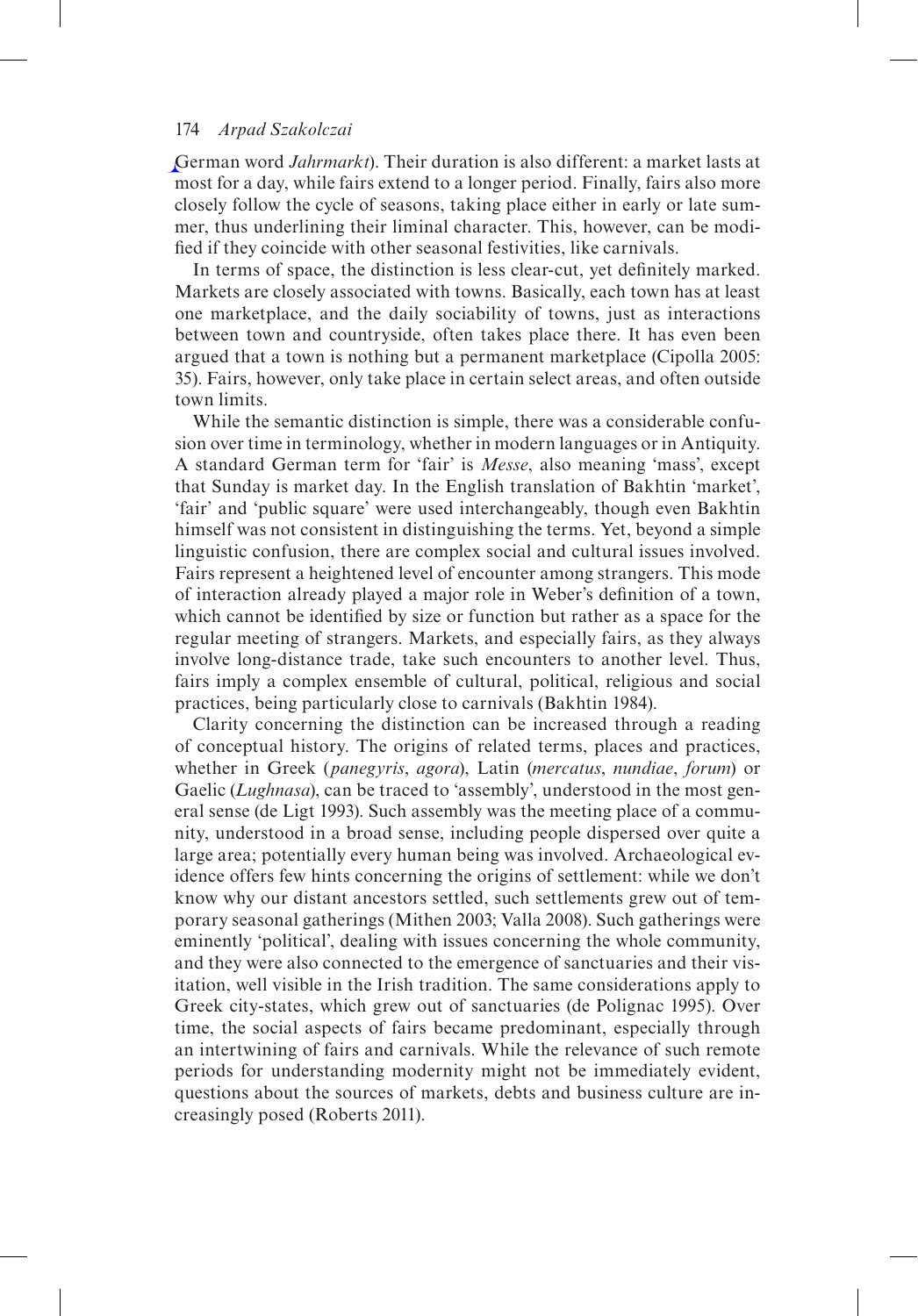## *Neoclassical economics and subversion* 175

The more specifically monetary significance of fairs is usually associated with the Champagne fairs in the 13th century and connected to both a general increase of prosperity and the activity of the counts of Champagne (Bautier 1970; Edwards and Ogilvie 2012). These fairs, however, in no way represented a break with the rhythm of medieval life (Herlihy 1997). After the devastations caused by the plague and a series of wars, the role of the Champagne fairs was taken up by the Brabant fairs, with Geneva, the heyday of the Geneva fairs coming around the 1450s (Van Houtte 1952; Bergier 1963). Over the 15th century, and especially from around 1450, there was a burgeoning intensity of fairs, culminated in the fairs of Lyon and Antwerp (Gascon 1971, 1977; van der Wee 1977).

At this moment, a radically new idea emerged. In order to conduct business in between fairs, a new institution was created, giving rise to the stock market (Braudel 1984). Thus, the fair became permanent – together with its association with the carnival – by turning into a feast that would never end. This helps to substantiate the view that *the* 'economy' is not a Kantian universal but a specific historical formation, an illustration of the Weberian idea of how something out-of-the-ordinary (*außeralltäglich*) can become everyday or 'routine' (*veralltäglich*). In other terminology, it is an instance of 'permanent liminality'.

Increasingly permanent fairs fixated people into the flux of substitutability, accepting that whatever they 'need' must be acquired by some form of exchange, and therefore their lives also should be organised around the principle that they need to offer something for exchange.

The move from the medieval world, in which fairs were rare and spectacular events, combined with social festivities and carnivals, to the present dominated by 'market economies' was completed through a series of steps, alongside a 'linear transformation' process. Such economies thus show permanent carnivalesque features, though at the same time they are also sacrificial (Szakolczai 2017), due to the tight connections between exchange and sacrifice, through 'substitutability' (about this, see Calasso 2010).

The first step in this process, as we have seen, was to fixate characters in the present, meaning inside the fair. This was how the central engine of the modern economy, the stock market, was created – and then was hidden away. Not only the origins of the stock market are not known except by specialists of economic history, but the classics of political economy, even standard economics textbooks, hardly discuss the stock market.

# **Modalities of trickster fixating in the economy**

This, however, is only one part of the storyline. The other concerns the participants of fairs, which includes all members of society, even many people from afar, who are all attendants of the fairs in several capacities: as sellers but mostly as buyers and consumers, especially of foods and beverages, and as spectators. In the following, three glimpses will be offered on the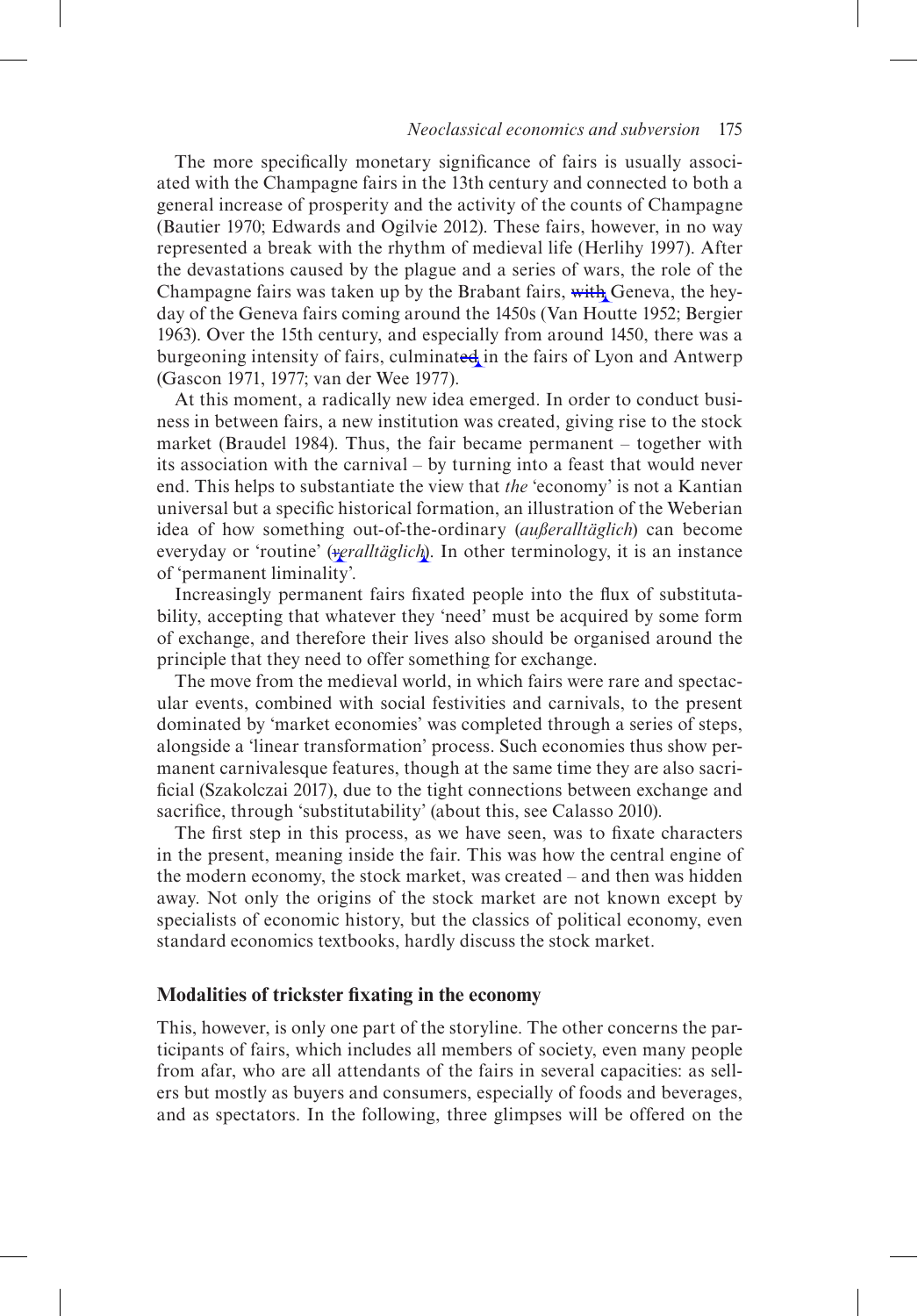way human beings became fixated into permanent subject positions within the fairground economy, with more than a little help from the similarly fairground-born theatre.<sup>7</sup> They constitute subsequent steps of a 'perverted linear transformation process' (see Chapter 4) when in a delicate, liminal situation the rhythm of social life becomes diverted from its normal path. Ironically, the solution offered to this crisis leads to further crisis; thus the 'solution' is offered by further 'matrixing' away from meaningful life.

Three steps of this process will be sketched in the following.

#### *Griswold on tricksters and 'cony-catchers'*

The resurgence of the trickster in 16th-century theatre was identified by Wendy Griswold (1983, 1986: 38–47). The source of the stage figure was partly folk tale characters and sprites, partly the vice figure of medieval mystery plays, but it also integrated the Christian devil and the intriguer of Roman comedies, transmitted by Renaissance humanist plays. However, though Roman comedies often provided the plot structure of these plays, the new stage figure showed a number of important new features, bringing it closer to the trickster, and especially the trickster-fixer, the one who purposefully searches for opportunities to catch people in liminal conditions. Thus, instead of simply responding to events, as characteristic of Roman comedies, city comedy rogues initiated them. Even more importantly, they 'typically express far more confidence in their schemes and their wits' (Griswold 1986: 41).

These stage figures closely corresponded to real city characters singled out for attention in contemporary pamphlets as 'cony-catchers'. They were thieves and swindlers, mostly hidden among the crowds of vagabonds and migrants populating London at that time, often having specialised nicknames as 'hookers', 'rufflers' or 'crossbiters' (44–45). Their closeness to the trickster is explicitly emphasised by Griswold: 'The operations of the cony-catcher were those of the trickster, involving the usual combination of opportunism, temptation, flattery, and cleverness' (45). However, here again some special features emerged in Tudor London that some pamphleteers explicitly called 'Iron Age London' (47). Central to this was a combination of explicit imitation, mutual interdependence and shrewd shifting between genres and roles. Pamphleteers and playwrights were often the same persons, who on one side denounced such figures and on the other played with them in order to attract more buyers or spectators. This was particularly true for Robert Greene who 'offered sensational material under the guise of sober advice as to how to avoid being victimised' (46), a strategy that would be used a century or so later by Daniel Defoe when he launched the first journal oriented for mass readership, before he would immortalise nascent capitalist individualism in the character of Robinson Crusoe who, he was emphatic to point out, was a character in real life (see Szakolczai 2015, 2016: 52, 58). It was the same Robert Greene who famously called Shakespeare an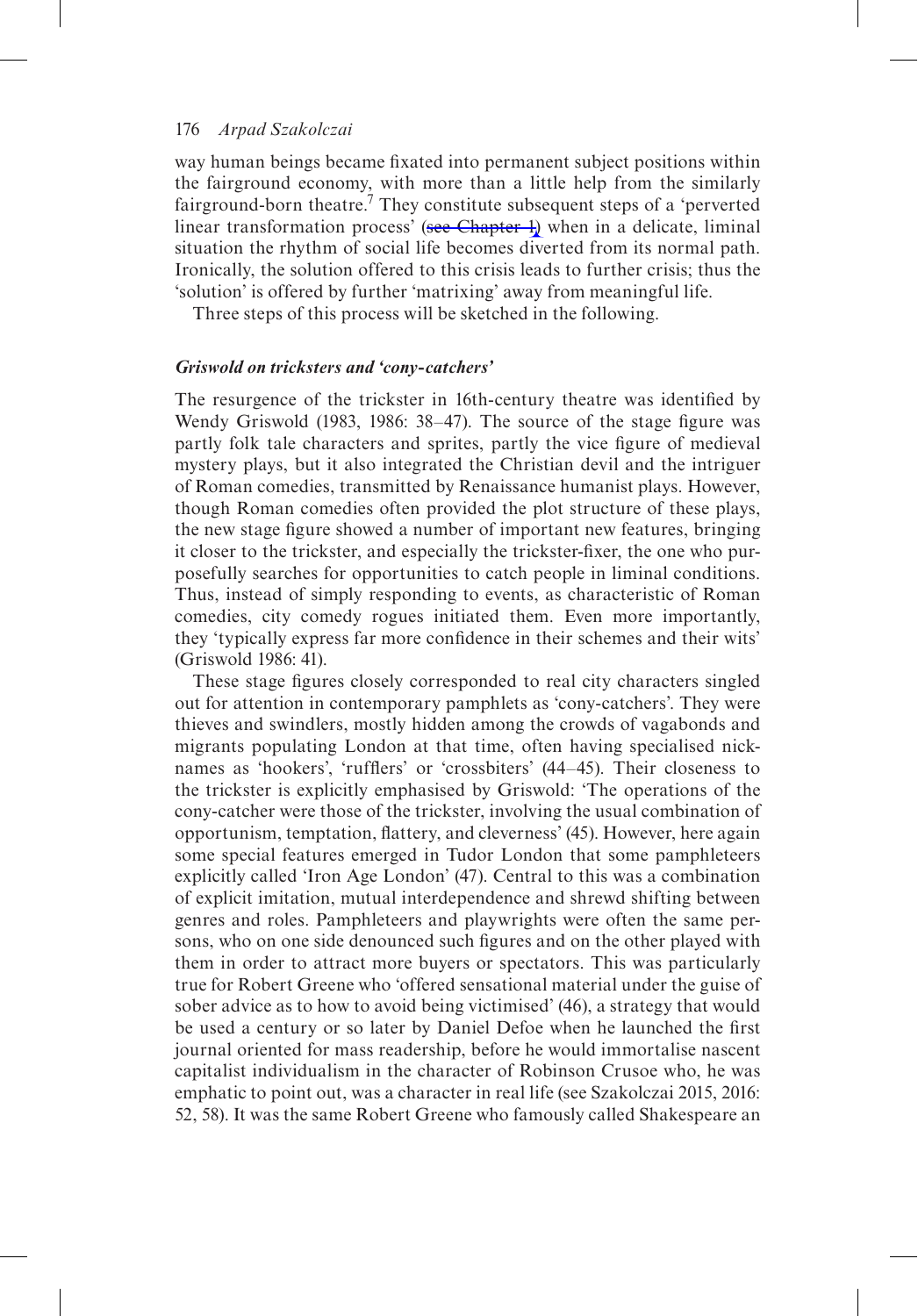## *Neoclassical economics and subversion* 177

'upstart crow', being upset not simply because Shakespeare imitated him but because he tried to move beyond the mere titillation of the audience. Here we stumble upon the fourth instance of systematic confusion, after that of cony-catchers and vagabonds, stage characters and real crooks, and pamphleteers and playwrights. The main buyers of pamphlets, just as spectators of theatrical comedies, were the 'gallants', often victims of cony-catchers, but at the same time often themselves being tricksters, as seducers: 'the gallants were just cony-catchers from good families', only more hypocritical (46–47). Thus, the stage was already set for the later debate between actors, playwrights and Puritans, dominating the 17th century, about the merits of the theatre, each side accusing the other of being hypocritical (Agnew 1986: 131–133; Szakolczai 2013: 3, 213) – where the classical Greek meaning of the term was nothing else but 'theatrical actor'.8

#### *Agnew on theatres and markets*

The theatre, according to Agnew, was 'incubator' or 'laboratory' (Agnew 1986: xi, 12, 54) modern capitalism as it promoted undifferentiation by problematising and destroying existing social borderlines. It staged aspects of everyday life and behaviour but only in a highly abstracted and distorted manner, which was then fed back as a positive or negative model to the broad populace, instigating change in the sense of consuming the borderlines and thus liberating the void. Acting together, money and theatre helped to construct a 'world that threatened to become, in effect, a permanent carnival' (54).<sup>9</sup>

The subversion of regular everyday social life, by the actor and the merchant, could be joint as both focussed on the same – highly alchemic<sup>10</sup> – target of dissolving the boundaries, ultimately the very forms that kept things together, inside an order that was both meaningful and reflected the beauty of the cosmos. Theatre as comedy had to attack such boundaries as it could draw laughter and applause by showing things from a reverse perspective, capitalising on and perpetuating the carnivalesque experience of a world turned upside down. The impresario, on the other hand, similarly had to dissolve such forms as this was the precondition of things being offered up for exchange in the 'market'. This establishes the crucial complicity – or parasitical pact – between 'market' and 'theatre': the 'market', through the charlatan-entrepreneur, maintains and finances the theatre, thus the livelihood of the actor, who otherwise was a vagabond, migrating from fair to fair and court to court, subject to the vagaries of municipal authorities or the king; while the theatrical actor promotes the 'market' by presenting on stage caricature figures, decontextualised of all social ties, thus reducing human motivation to mere desire and gain and human relationships to antagonistic duels, verbal or physical, or bargains. Such reductionism is fundamental for the market as such human beings will be the ideal consumers – trying to satisfy their desires, and producers – trying to sell in order to gain more, thus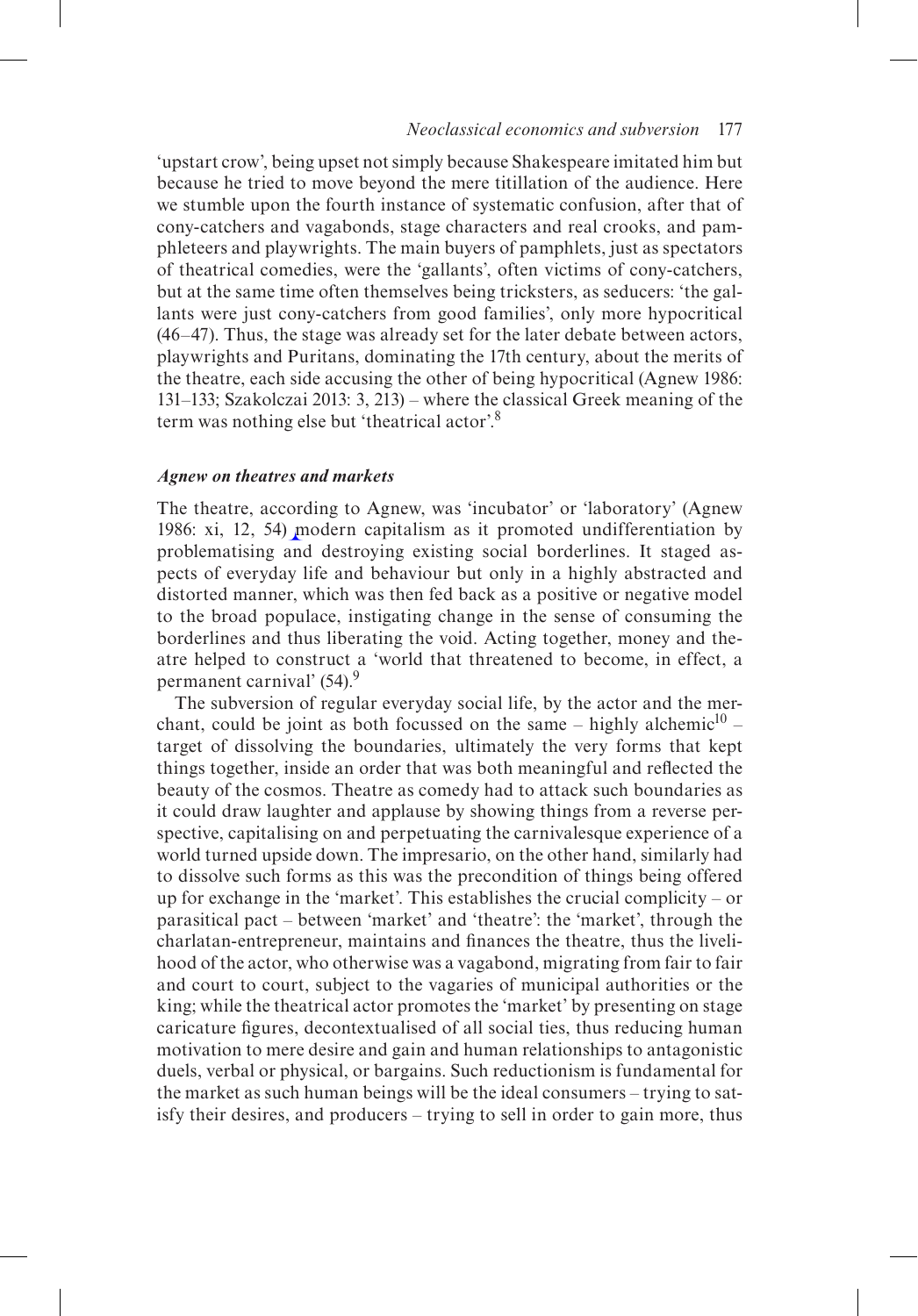competing with other producers, reducing social life to competition, while also soliciting increasing sympathy for the previously outcast merchants for whom indeed gain is the only moving factor of human life.

Agnew emphasises that this complicity of merchants and actors was new in England, and that it generated enormous confusion. People of all sorts were trying to understand what was going wrong through the increasing commercialisation and theatricalisation of their own lives but were failing to come up with a proper analysis and response, up to our era (3–6). This failure turned out to be momentous as 'these answers accumulated over time', forming 'an imposing ideological edifice on their own', including a 'new grammar of motives' whose 'authority rested as well on repeated acts of selected inattention' to the ways in which the ambiguities of market activity 'continued to subvert the new categories of explanation' (6), thus being transformed into a kind of mental prison into which subsequent generations were entrapped.

The possibility of such understanding was further undermined by a 'rogue' pamphleteer literature, which purported to critically attack commercialisation and theatricalisation but actually only contributed to further confusion and the promotion of these same trends. This is not surprising as the authors of these pamphlets were often just as vagrants as the actors; and furthermore, such use of the printing press was much promoted by charlatans. Even more, there was a cross-pollination between rogues and wondering preachers, a confusion only accentuated by the dissolution of the monastic orders, given that previously in England there was a particularly large number of Dominican and Franciscan mendicant friars, now often living by fairgrounds and marketplaces preaching and the selling of their pamphlets. It was out of this unprecedented liminal confusion that the first 'critical literature' of Europe emerged, a product of rogue preachers and charlatans, a genuine 'pudenda origo' of the art of critique, as again Shakespeare realised it and again in *Othello*, through the (autobiographical) Iago ('I am nothing, if not critical'; *Othello* II.i.122; see for details Szakolczai 2013: 225–227).

Agnew offers a convincing explanation for the increasingly central, indeed privileged, role played by the theatre in further perpetuating such changes, also reflecting on their significance. The gradual undermining and destruction of the boundary markers of human existence targeted moments of transition in the 'human cycle' (Turnbull 1985) by attacking the traditional boundary markers through ridiculing or satirically enacting them on stage (Agnew 1986: 97), <sup>11</sup> thus dissolving them into nothingness. As a result, a 'sense of transition [became] a permanent feature of personal life' as '[l]ife now resembled as infinite series of thresholds' (97–98), making the threshold experience coincide with the market, or de-ritualised commodity exchange.

Permanent transitoriness implies permanent confusion, uncertainty and opaqueness, where any 'critical' effort to finally shed new light on what is going on, or 'unmask' the persons lying in the background, only further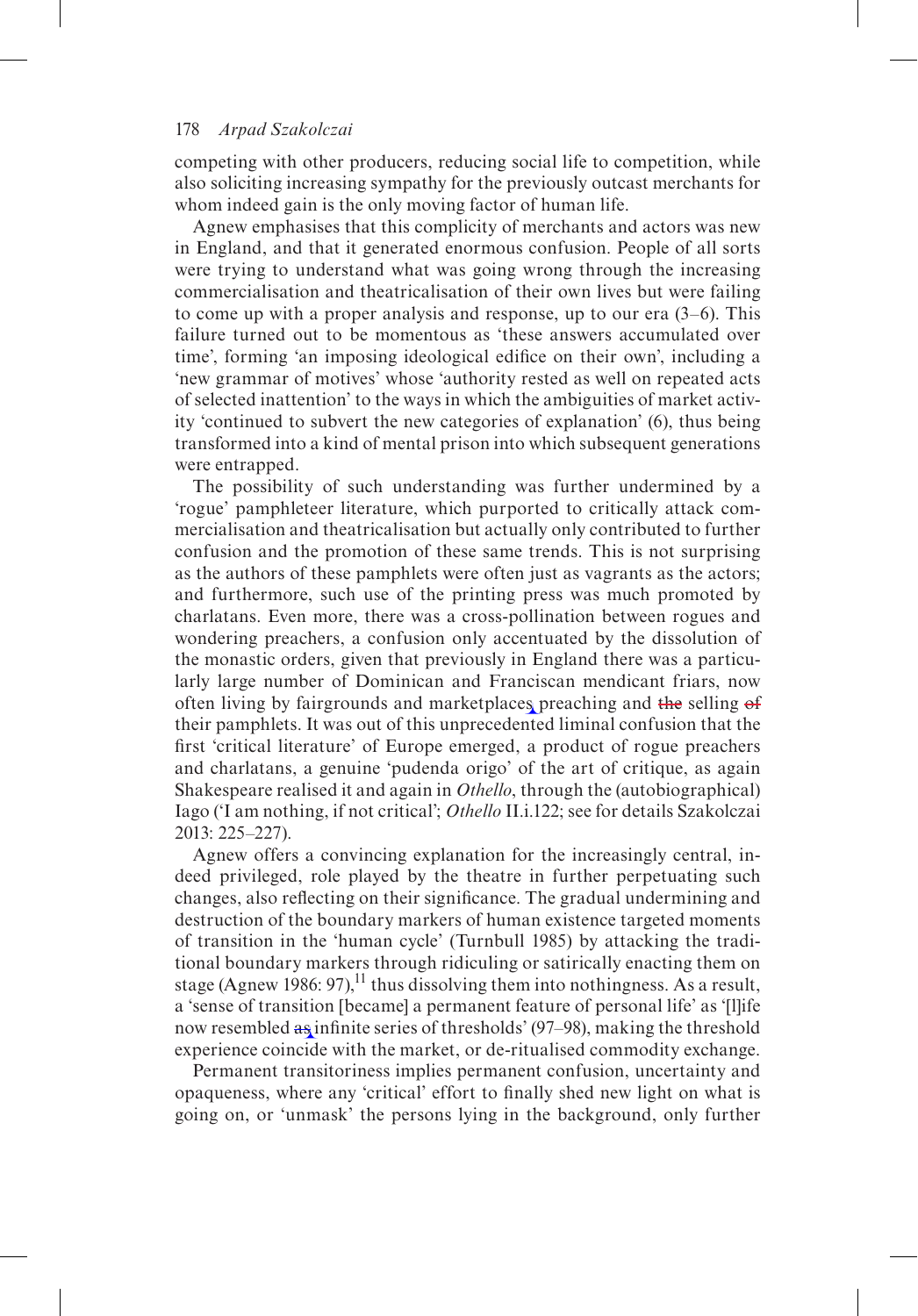proliferates the same bewilderment, disseminating further suspicion and undermining figures of respect. This culminates in the utter paradox that the theatre, main instrument in perpetuating confusion, at the same time became 'the most credible instrument with which to visualise […] the lost transparency of these ordinary acts' (98).

However, the dissolving of boundaries is only the first part of an alchemic *opus*; the second concerns the re-fusion of the 'liberated' elements into a new unity. Here the key issue concerns the manner in which the 'happy' encounter between merchant and actor was played out on stage, and the broader effect it produced.

At the general level, this starts with the affinities between the world of business and the theatre. Apart from and beyond the negative act of liquefying every stable borderline, such affinities extend to their mode of operation, the continuous metamorphosis of everything into everything else, whether through the principle of imitative enactment or of monetary equivalence through buying and selling. Such analogies, present already in the fairground, reached their apogee with the delocalisation of exchange in the stock exchange. Once the immediacy of contact between buyers and sellers in a concrete place was removed, 'commercial transactions [… began] to take on the perceived character of a script drafted elsewhere and enacted by a proxy'  $(98)$ <sup>12</sup>

Beyond the level of institutions, identification also directly targeted at the level of persons. The outcome was captured with particular clarity in a poem by John Hall, a poet personally close to Hobbes:  $\mathbb{A}_n$  in business is but a Theatrical person, and in a manner but personal imself' (as in 97). Such an identity like everything in the new world made in the image of fairground, is ambivalent and profoundly so as it ineradicably implies dissimulation and hypocrisy at the heart of business, even though what businessmen most need in order to operate is trust, which requires a modicum of genuineness. Still, the most basic alchemic operation of the theatre to render capitalism acceptable was to reverse the uniformly negative view of merchants. In every society at every moment of human history merchants were despised and hardly tolerated as they did not belong anywhere and therefore by their very being represented a threat to the conditions of stability that are the necessary prerequisite to meaningful social life. Not surprisingly, any theory of corruption was always oriented against intermediaries (22, referring to Pocock). Central for the theatre, going back to the fairground shows, was to reverse such general negative view and drum up support for the merchant, its employer; a process culminating in mid-18th century 'bourgeois comedy' (Szondi 1980; Szakolczai 2015).

Agnew's book is organised around a shift from focus on the actor in the 17th century to the spectator in the 18th. A decisive role in this transition is played by Adam Smith. According to Agnew (1986: 182–186), the primary issue for the earlier work of Adam Smith, *The Theory of Moral Sentiments*, is not the presumption of mutual benevolence as the taken for granted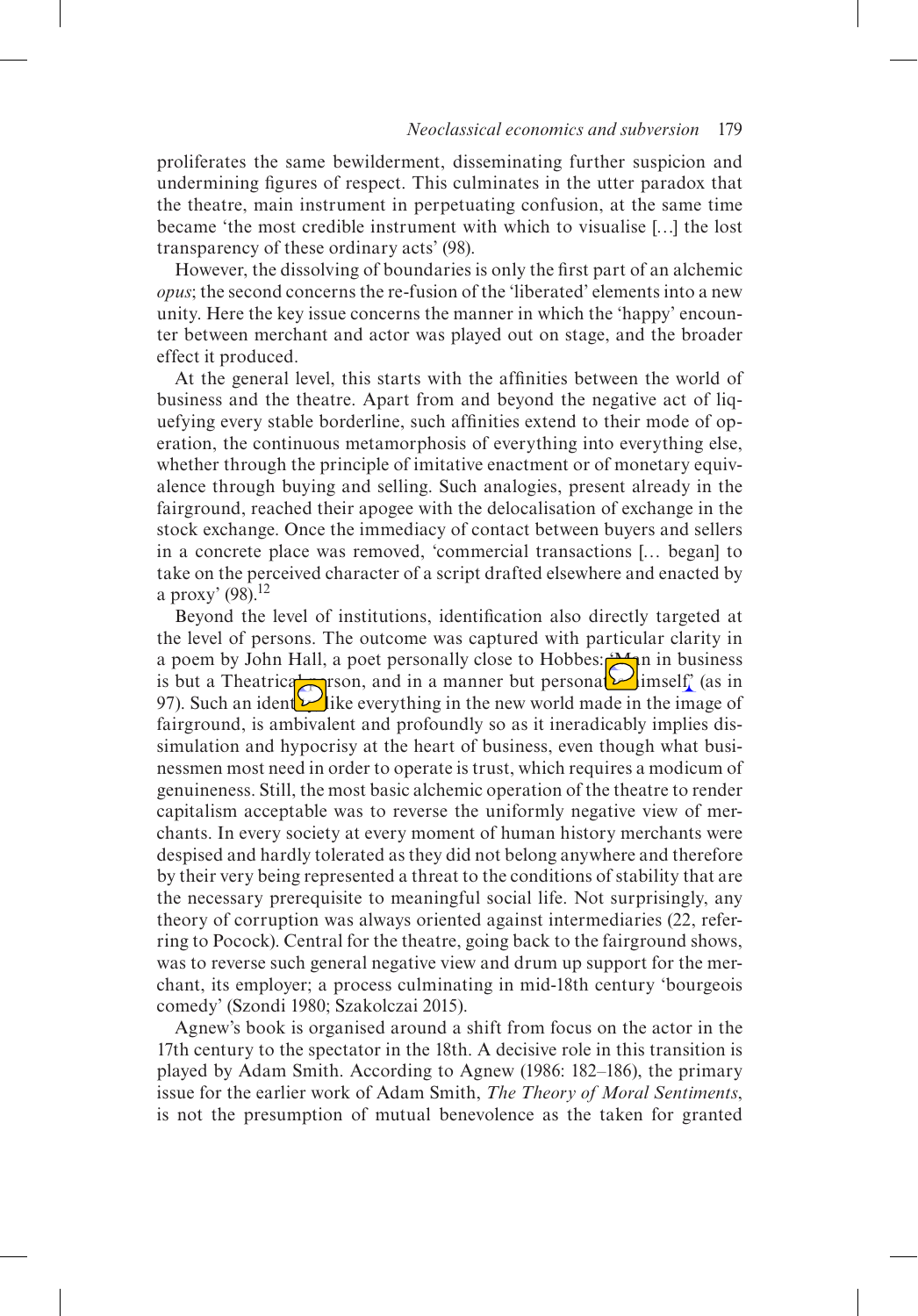foundation of economic society – though this also plays its part – but making the disinterested spectator the source of moral judgment. It is this perspective that would be further extended and universalised by Kant.

This shift, however, only captures one stage in the linear transformation process. Before the actor, we have seen, there was the cony-catcher, and the huge numbers of unsettled migrants, who were the permanent audience to fairs; while after the Smithian spectator discussed by Agnew, the focus shifted on the customer. In still later stages of this perverted linear transformation process – and here we need to make a huge jump in time, to offer a third illustration – a major role was played by the World Fairs (Silla 2013, 2018). A glimpse about such a role, focussing on the 1939 New York World Fair, is offered by a major maverick figure of historiography, Warren Susman (1984).

#### *Susman on the 1939–1940 New York World Fair*

This World Fair, according to Susman, represents something like the apotheosis of the myth of the 'people' in the American imagination, combining the American dream with a similar obsession with numbers (Susman 1984: 211–212). The chronotope (the term is from Bakhtin and can be defined as a particularly significant time-space configuration or a coincidence of spatial and temporal liminality) New York 1939 is highly symbolic, coupling American 'people' with German *Volk*, though prominent to the myth of the American people was not race or state, rather the *fair* (215). As Ed Tyng claimed in his Preface of his 1958 book, the Fair was made for the people, for *You*; it was supposed to both delight *and* instruct the masses; the Fair was made to educate the people but also to do something much more: 'to *create* the people in the most ideal sense of the concept' (213–214).

In order to perform such a formative trick, the Fair was supposed to offer 'enough unusual, varied, and preferably "revolutionary" spectacles and entertainments to attract masses of people' (Tyng, as in 215–216). It thus had to generate an unprecedented feast; a 'rich and colourful festival' (216), which would create an experience that people would remember for the rest of their lives (217). This required, first of all, a master of ceremonies, and Grover A. Whelan, chairman of the Committee on Receptions of the Fair, considered himself just that: a 'master of pomp and ceremony' (216). This meant that he understood his own role as the organiser of the World Fair as a merchant and master showman (216) but interpreted this in the full and original sense of the fairground charlatan or impresario, organising troupes of entertainers. The Fair was full of 'strolling players [like] singers, dancers, musicians, acrobats, clowns', all hired by management (*New York Times*, 5 May 1939, as in 216). The Fair was promoted through a systematic confusion between commercial gain and nationalism as the Fair incorporated the historic celebrations of the 150th year of George Washington's presidency, and *this* combination culminated in carnivalesque features: 'Fair attendance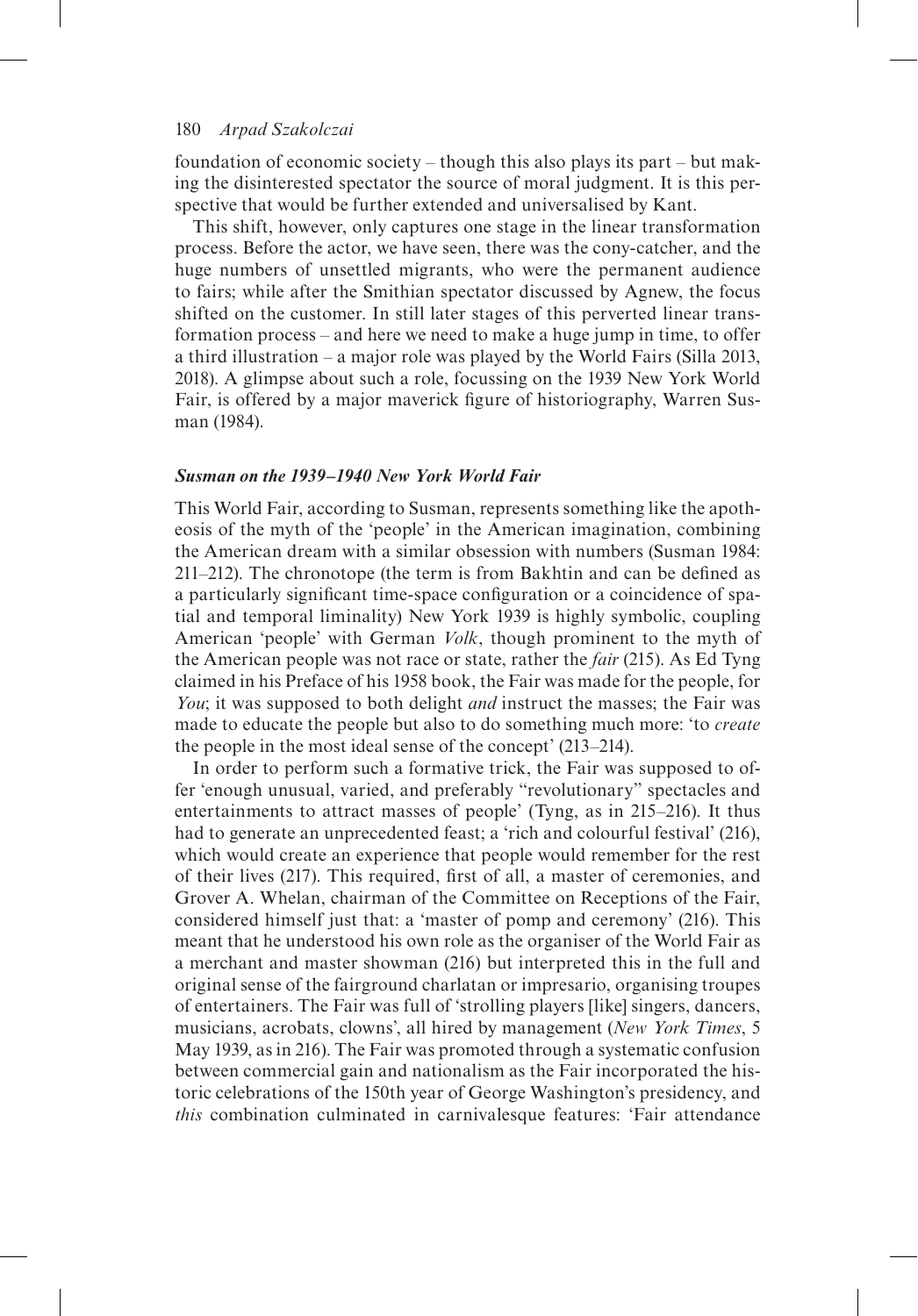became equated with patriotic duty. The whole occasion had become a carnival'  $(217).$ <sup>13</sup>

In order to have this effect, which included nothing less than the 'creation' of a homogenous people, the most striking trick of the Fair was to focus not only on machines but on *processes*. The greatest process was the people themselves *as* crowds, both as an actor and as the decoration of power, being visible particularly clearly in the perverse manner by which crowds sheepishly follow everything, *especially* itself: 'the crowd's greatest pleasure is in the crowd'  $(218)$ .<sup>14</sup> Thus, the apotheosis of the crowds through the Fair was at the same time the total demise of the value of concrete human beings, the cynical debasing of humans into a faceless crowd, followed by the corollary supposedly justifying the original cynicism and confirming the prejudice that human beings manipulatively reduced to a homogenous mass are not better than herd animals. The Fair even discovered and promoted as a most important trick to realise its aims 'the "miraculous powers of advertising"' (220).

In his conclusion Susman evoked, through direct quotes from 1940, images of amphitheatre, circus clown and double talk but also that this will be spread 'all over the world. Alas!' (229). American globalised capitalism is the subversiveness of permanent fairground reaching planetary levels.

#### **The trickster terminology of modern economics**

Within the limits of this chapter, it is not possible to trace any further this history of tricky fixating, resulting in the modern 'economic society'. In this last section one element will be singled out for attention, the role of double talk in the victory of modern economic thinking and mentality. This generated a vocabulary that is partly a sinister play with words, involving the purposeful altering and thus destruction of meaning, and partly the invention of a new vocabulary, technical terms only accessible for the initiates. Both together serve to hide the transformative character of the rise of the 'modern economy', the fact that it does not represent a progress of rationality but stages in a linear transformation process, which fixates everyone in a permanent flux while hiding it from view.

The four words selected only represent the tip of the iceberg that sank Europe.

# *'Utility': the surreptitious replacing of 'utility' with 'pleasure' as the measuring rod of 'economic behaviour'*

Utility as a term goes back to Aristotelian ethics and the related concern with *oikonomia*, or the managing of a household. It has nothing to do with the kind of pleasure maximisation that underlies neoclassical economics, founded by Jevons, Walras and Menger. In fact, the very word 'economy', while directly traced to Aristotle's *oikonomia*, has a meaning completely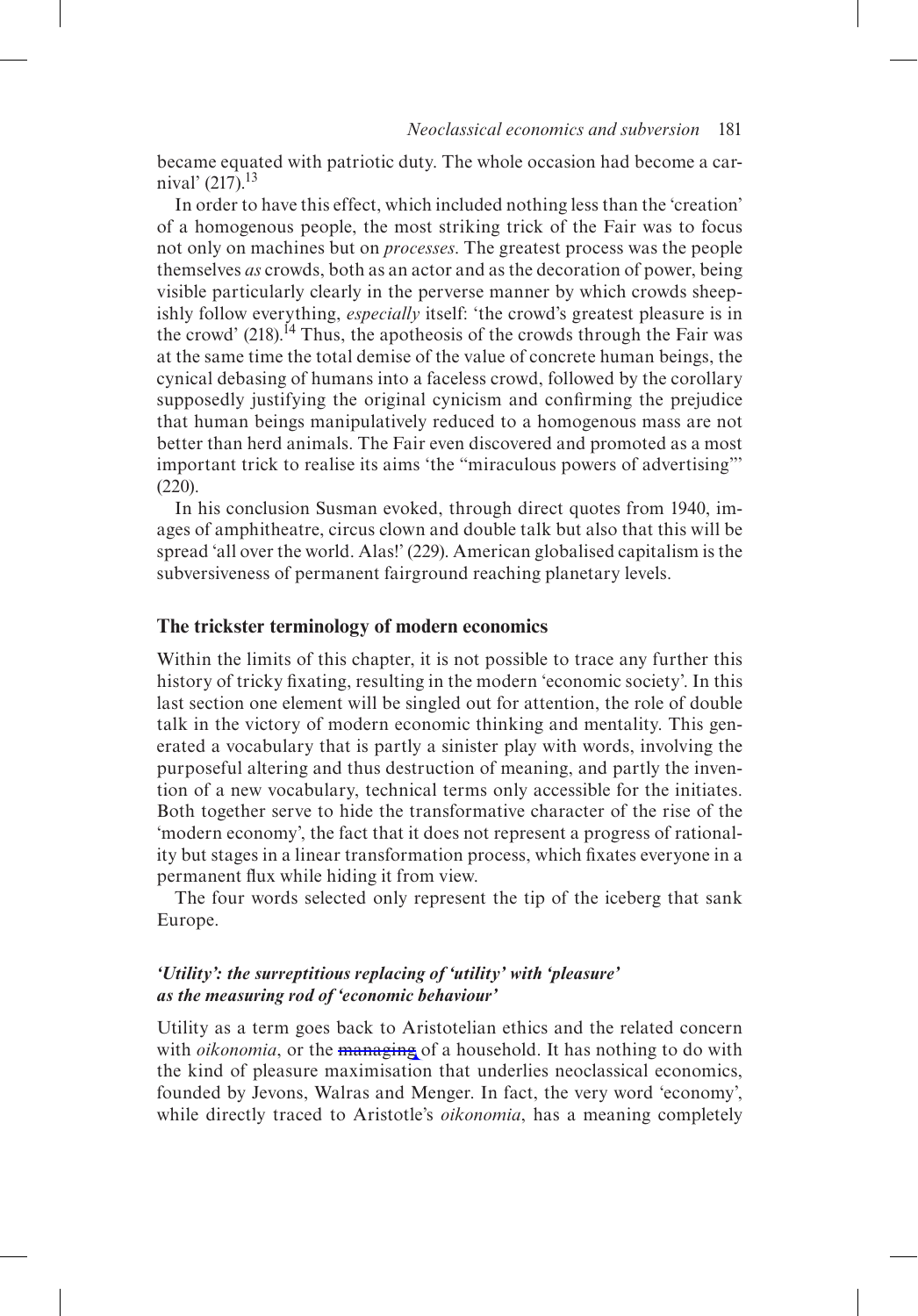different from his. For Aristotle, *oikonomia* was strictly limited in the private sphere. 'Political economy' as a term was invented in the first decades of the 17th century, appearing first in writings by a series of French figures with strong Huguenot allegiances; while the term 'economic life' goes back to Rabelais (Szakolczai 2016: 44–47). In this long semantic history, emphasis gradually shifted (a clear linear transformation going on here on its own!) from utility to money, as evidenced with the term 'political economy' being replaced by 'economics' around 1900. A pioneer in this process was Hermann Heinrich Gossen, a Prussian bureaucrat who became a patron of inns and taverns, 'experimenting' with optimising the proper number of pints to drink, and building a theory on this in the 1840s. While his work went unnoticed, it was later discovered by Menger and Jevons, founding figures of neoclassical economics (Schumpeter 1954). Economic theory never reflected on the thorough and systematic confusion of pleasure with utility at the heart of neoclassical economics. Textbooks still talk about maximising the 'household utility function', when they really mean individuals maximising their pleasures.

# *The marginal 'revolution': after hedonising utility, liminalising marginality*

The key invention of Gossen (1983) and the neoclassical synthesis concerned not simply utility but *marginal* utility, formulating the psychology of maximising outcomes, especially pleasures, supposedly underlining human behaviour. By now accepted as a truism, it is unnoticed that such conduct assumes the conditions of a *fair*. While human beings 'like' to enjoy themselves, life is emphatically not reducible to a series of 'choices' concerning the acquisition of 'goods' that gives us 'pleasure'. From the perspective of a meaningful human life, it is the *absence* of a concern with 'maximising' a concrete outcome, related to the here and there, that makes sense. The type of choice taken as a model by Jevons, Walras and Menger thus applies to fairs only. Not surprisingly, the most important related developments in the 19th century were the World Fairs, the first being in London (where Jevons was educated), to be followed by Paris (where Walras was educated), while Vienna (where Menger was educated) feverishly tried to imitate London and Paris with the 1873 World Fair. Neoclassical economics emerged out of global fairs.

# *'Interest': from temporariness in time to objectivity 'inside'*

While the semantic history of the word is surprisingly complex and little known, its etymology is most simple: interest is derived from the Latin word *inter essere*, 'being in between', epitomising liminality. It is this word that, through a series of linear transformations, became 'matrixed' into the very core of rational individuality, our 'objective interest'.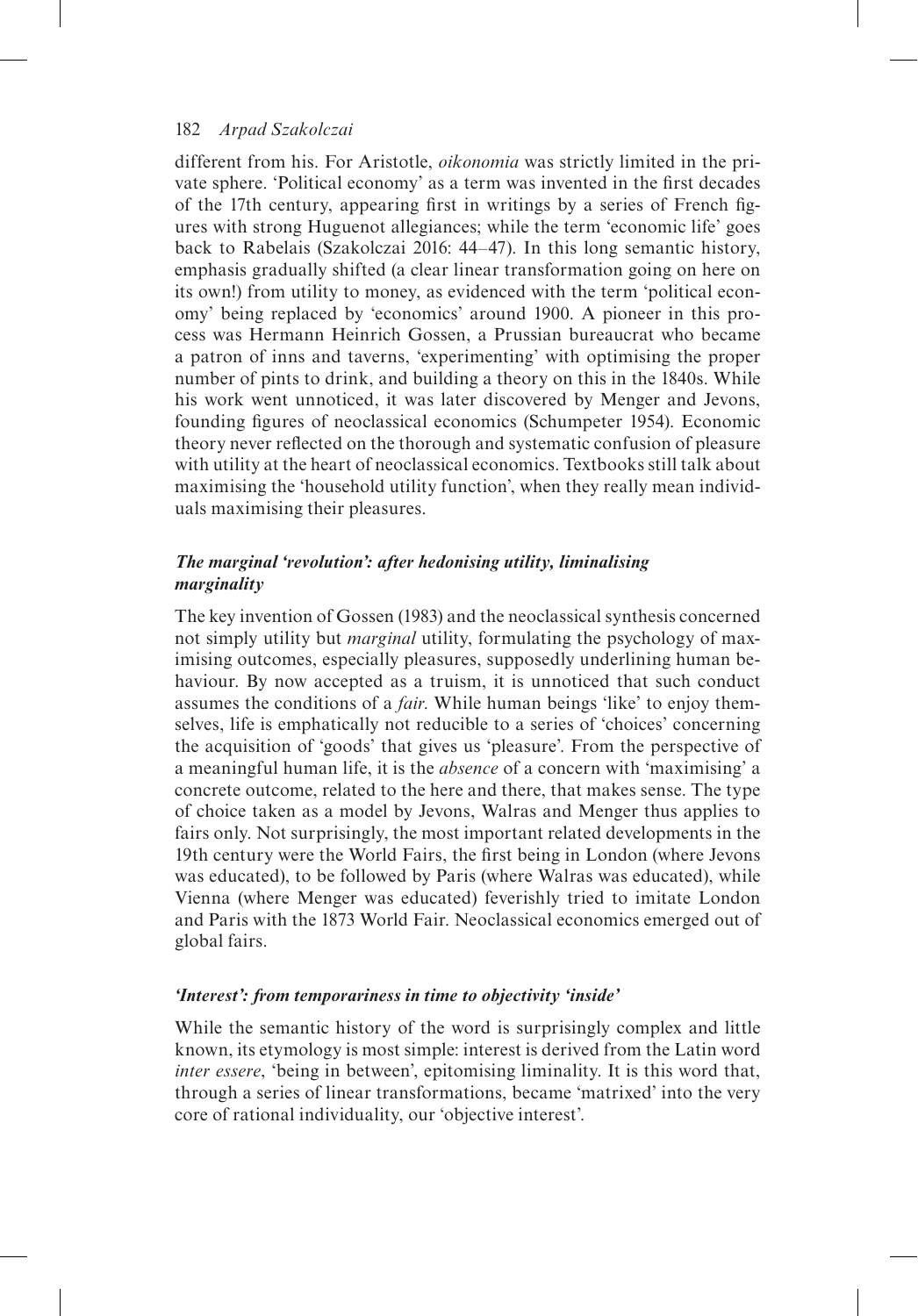## *'Opportunity cost': the cornerstone of asinine rationality*

The term 'opportunity cost' is widely considered as the main analytical discovery of Austrian economics. The underlying idea is very simple: the cost of any activity or 'good' is not reducible to the various actual costs and efforts – material, money, human energy, time, etc. – that were required to perform or acquire it, but includes any alternative that has been foregone. Put simply, the price of going to a cinema is not the cost of the ticket but whatever *else* we could have done *instead*. Of course, this implies anything imaginable; so instead of underlining the 'rationality' of choice, beyond 'simple' costs, the idea opened up the abyss of potentially infinite possibilities, with all the stress it involved, while also internalising a sacrificial logic inside every act. Austrian economics thus extends the scholastic puzzle known as Buridan's ass into the paradigm of human conduct. The corollary is that economic rationality, far from representing the height of reason, rather takes the donkey as the model of human conduct. Rationality as asininity is in line with Horvath's ideas about infantile senility (Horvath and Szakolczai 2018), just as with the failure to become contented, to get satisfaction, an experience that defined modern youth culture, as evidenced by the first major hit of the Rolling Stones.

# **Conclusion**

A subverter is a parasite but a particularly insidious one. Subversion only makes sense if there is stability, or a centre that still holds. Once all stability is gone, the subverter no longer has anything to attack, his reason of existence disappears, but so has meaning as without stability a meaningful life is impossible.

Thus, subversion is also evil as evil is the transformation of substance, the rendering of whatever is valuable and meaningful into the void, nothingness, the non-substantial non-essence of evil. The subverters are, e.g., the professional revolutionaries, the ones who Foucault (2011: 211) talked about in his last Collège de France course, arguing that they replaced Faust. The metaphor works, except that the category should not be reduced to the Trotskists, Leninists, Stalinists and the like but should be extended, through the constitutive identity between the permanent revolution of Trotsky and the creative destruction of Schumpeter, to entrepreneurs, promoters of technological change, in particular in information and communication technology. Professional subverters give full meaning to the lines of WB Yeats, about the worst who are full of passionate intensity, in 'The Second Coming', a poem written in January 1919, just when Weber gave his 'Politics as a vocation' lecture.

If subversion is evil, then it cannot and should not be resisted (Mt 5: 39). Resistance, rather, especially as an explicit, strategic purpose, is part of the strategy of evil, as it only escalates subversion, treating homeopathically evil with evil, pushing the perverted linear transformation forward.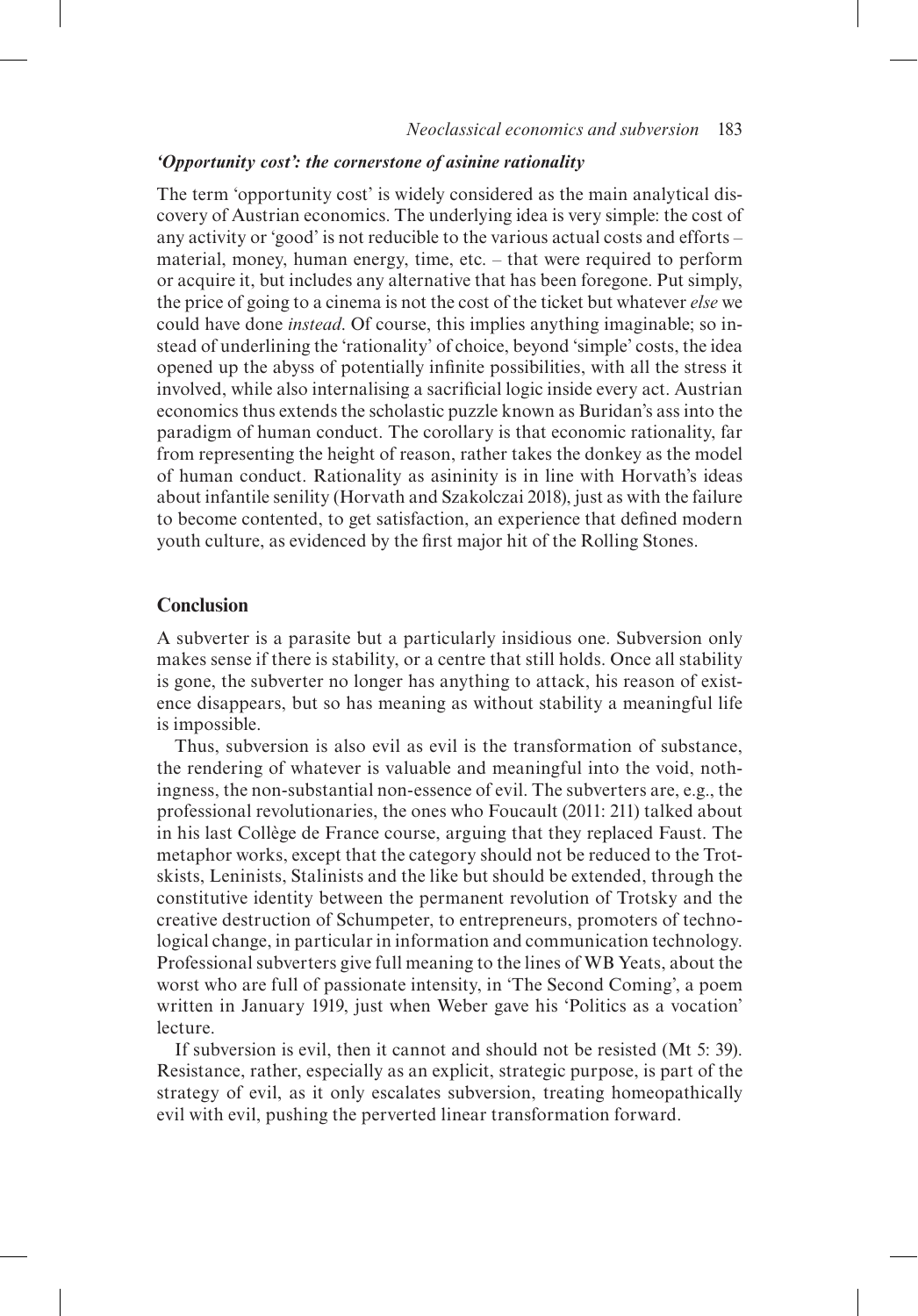Subversion can only be met with the Weberian sense of objectivity (*Gegenstand*) as a standing up and standing by: ignoring the subverter while not yielding an inch from the ground. Such stable stance is central for Castelli's (2007) work on the demonic, and for Pascal's 'heart', relying on the indestructible inside us.

# **Notes**

- 1 About the void, implying nothingness but also the possible contact there with powers out of the ordinary, see Horvath and Szakolczai (2018).
- 2 On Lessing, see Szakolczai (2016: 109–126).
- 3 Note that for Goethe the real 'villains' were not the judges, rather the lawyers and journalists.
- 4 Concerning the first, see e.g. Achille Mbembe (2004: 11) on the 'fixation on the past and suffering' so much present in Africa, and a 'frenetic claim of victimhood'.
- 5 The post-war experience of Communism offers a particularly clear though by no means unique such example.
- 6 This is another crucial, self-explanatory term from the late 19th-century USA.
- 7 About the rebirth of theatre out of the fairground in late-Renaissance Europe, see Szakolczai (2013).
- 8 Agnew's book is a primary source for any study of the tight, formative connections between theatre and markets or fairs.
- 9 Strikingly, the path-breaking books of both Griswold and Agnew are from 1986 – evident reflections on Reaganomics and the rise of neoliberalism. Even more strikingly, they were not really followed up.
- 10 By 'alchemic' I mean the general idea of 'creating' something new by 'destroying' the substance and character of a concrete being, following the work of Horvath (2009, 2013).
- 11 See Goethe (2015: 807) about the destructive impact of satire and critique.
- 12 On the similarities between stock market and theatre, see also Agnew (1986: 144).
- 13 In his classical novel *Scarlet Letter* Nathaniel Hawthorne already made evident the striking affinities between the political elections in Puritan New England and the carnival.
- 14 This is not the 'truth' about human nature; rather, it happens when human beings are forcefully detached from their concrete contexts, thus 'denaturalised', even 'dehumanised'.

# **Bibliography**

- Agnew, Jean-Christophe (1986) *Worlds Apart: The Market and the Theater in Anglo-American Thought, 1550–1750*, Cambridge: Cambridge University Press.
- Bakhtin, Mikhail (1984) *Rabelais and His World*, Bloomington: Indiana University Press.
- Bautier, Robert-Henri (1970) 'The Fairs of Champagne', in R. Cameron (ed) *Essays in French Economic History*, Homewood, IL: Irwin, pp. 42–63.
- Bergier, Jean-François (1963) *Genève et l'économie européenne de la Renaissance*, Paris: SEVPEN.
- Braudel, Fernand (1984) *Perspective of the World*, Vol. 3 of *Civilization and Capitalism*, London: Collins.
- Bright, William (1993) *A Coyote Reader*, Berkeley: University of California Press.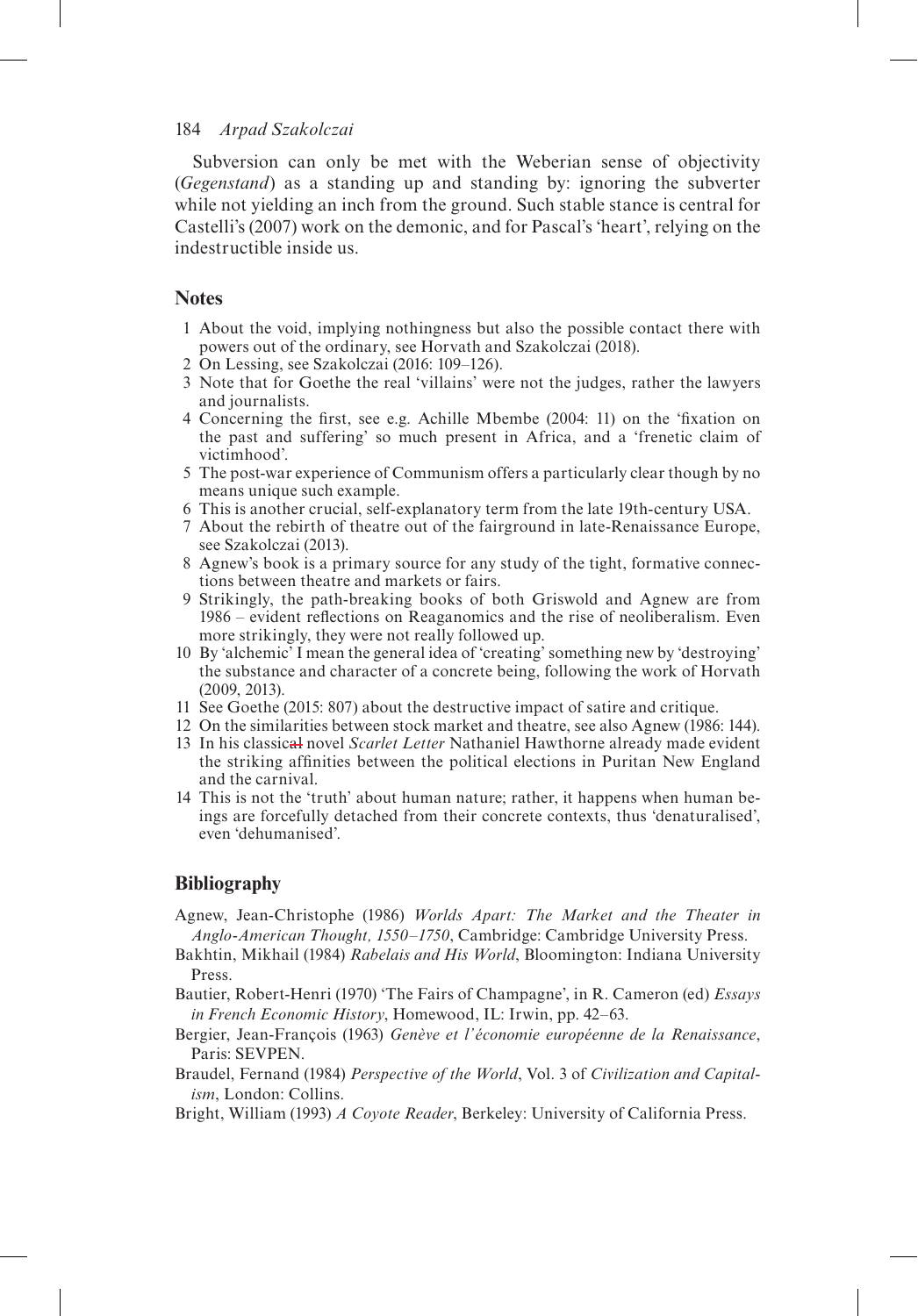Calasso, Roberto (2010) *L'ardore*, Milan: Adelphi.

Castelli, Enrico (2007) *Il demonico nell'arte*, Turin: Bollati Boringhieri.

- Cipolla, Carlo (2005) *Storia economica dell'Europa pre-industriale e altri saggi*, Bologna: Il Mulino.
- Citati, Pietro (2000) *Il male assoluto nel cuore del romanzo dell'Ottocento*, Milan: Mondadori.
- de Ligt, L. (1993) *Fairs and Markets in the Roman Empire: Economic and Social Aspects of Periodic Trade in a Pre-industrial Society*, Amsterdam: J.C. Gieben.
- de Polignac, François (1995) *Cult, Territory, and the Origins of the Greek City-State*, Chicago, IL: University of Chicago Press.
- Edwards, Jeremy and Ogilvie, Sheilagh (2012) 'What Lessons for Economic Development Can We Draw from the Champagne Fairs?', *Explorations in Economic History* 49: 131–148.
- Foucault, Michel (1982) 'The Subject and Power', in H. Dreyfus and P. Rabinow (eds) *Michel Foucault: Beyond Structuralism and Hermeneutics*, Chicago, IL: University of Chicago Press.

——— (2011) *The Courage of Truth (The Government of Self and Others II): Lectures at the Collège de France, 1983–1984*, London: Palgrave.

- Gascon, Richard (1971) *Grand commerce et vie urbaine au 16. siècle: Lyon et ses marchands*, Paris: SEVPEN.
- ——— (1977) 'La France du mouvement, les commerces et les villes', in F. Braudel and E. Labrousse (eds) *Histoire économique et sociale de la France*, Paris: PUF.
- Goethe, Johann W. (2015) *Aus meinem Leben: Dichtung und Wahrheit*. Accessed at http://web568.rs013.glowfish.de/Joomla/images/ebook/Buch00151-Goethe-aufwww.zenisis.de.pdf
- Gossen, Hermann Heinrich (1983) *The Laws of Human Relations, and the Rules of Human Action Derived Therefrom*, Cambridge, MA: MIT Press.
- Griswold, Wendy (1983) 'The Devil's Techniques: Cultural Legitimation and Social Change', *American Sociological Review* 48, 5: 668–680.
- ——— (1986) *Renaissance Revivals: City Comedy and Revenge Tragedy in the London Theatre, 1576–1980*, Chicago, IL: University of Chicago Press.
- Herlihy, David (1997) *The Black Death and the Transformation of the West*, Cambridge, MA: Harvard University Press.
- Horvath, Agnes (2009) 'Liminality and the Unreal Class of the Image-Making Craft', *IPA* 2, 1: 51–73.
- ——— (2013) *Modernism and Charisma*, London: Palgrave.
- Horvath, Agnes and Szakolczai, Arpad (2018) *Walking into the Void: On the Social and Anthropological Significance of Walking*, London: Routledge.
- Horvath (2019) 'Walling Europe: The perverted linear transformation', in Agnes Horv<sup>2</sup> Marius Ion Bența and Joan Davison (eds) *Walling, Boundaries and Liminality: A Political Anthropology of Transformations*, Routledge.
- Linden, Stanton J. (2003) *The Alchemy Reader: From Hermes Trismegistus to Isaac Newton*, Cambridge: Cambridge University Press.
- Mbembe, Achille (2004) 'Subject and Experience', in N. Tazi (ed) *Keywords: Experience*, Cape Town: Double Storey, pp. 1–18.
- Mithen, Steven (2003) *After the Ice: A Global Human History, 20,000–5,000BC*, London: Weidenfeld & Nicolson.
- Patočka, Jan (1976/7) 'Wars of the 20th Century and the 20th Century as War', *Telos*, 30: 116–126.